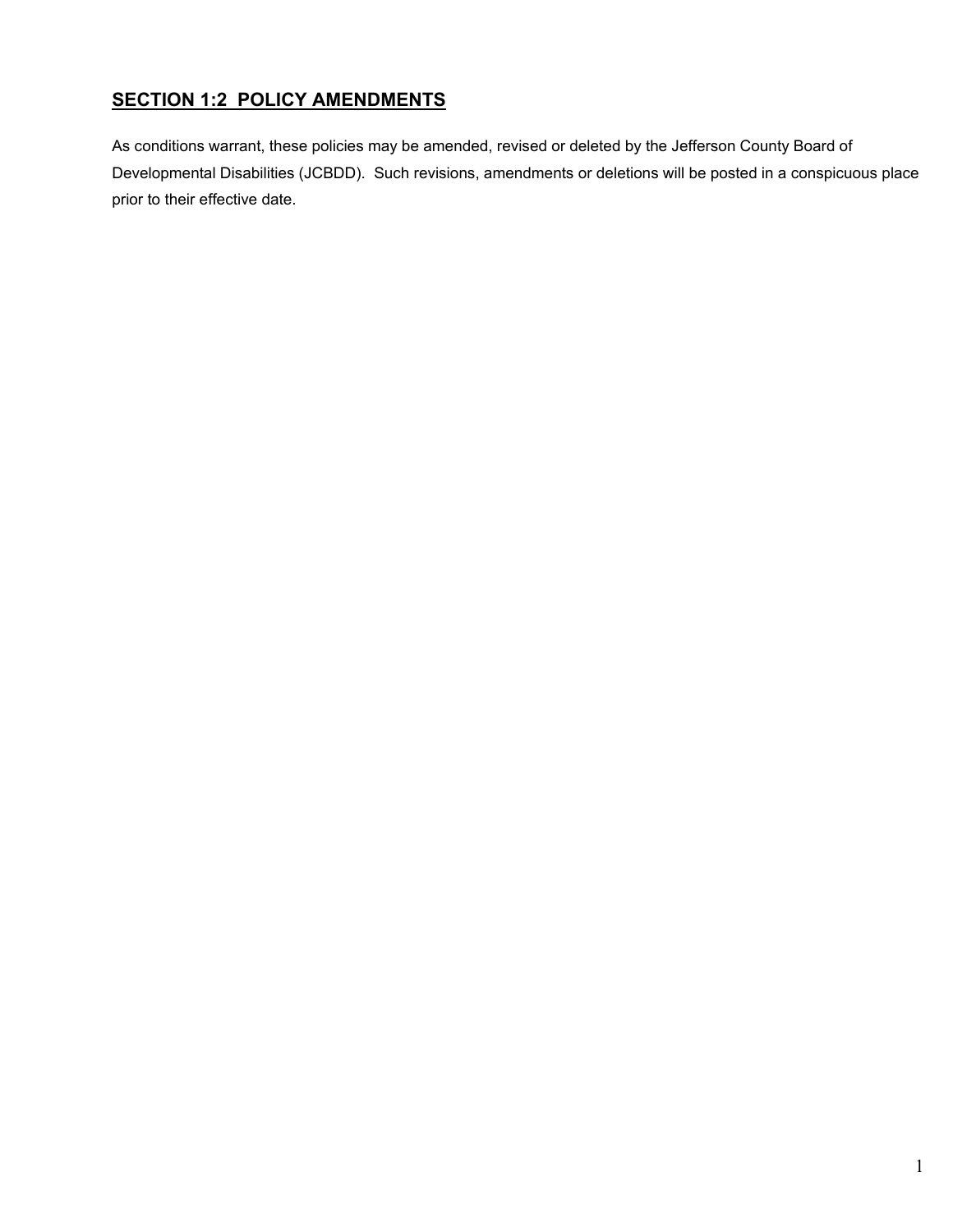### **SECTION 2.1: SHAFFER PLAZA PURPOSE AND ADMISSION**

- 1) The residential component of the Jefferson County Board of Developmental Disabilities is provided to offer individuals a safe living environment which meets their individual needs. Eligible individuals are those who have an ICF/IID level of care and need residential placement. Applicants will be considered for placement if their adaptive level of functioning is compatible with the current residents of the home and if they are over the age of 18 years. Under the age of 18 will be considered by the Superintendent and JCBDD. Individuals between the ages of 18 and 22 years may be served while attending school if it is deemed the best option for meeting their individual needs.
- 2) Living accommodations will be provided for a maximum of 27 individuals 9 in each home. Both males and females will be considered for services.
- 3) Any admission into Shaffer Plaza shall be done so with the following criteria in mind:
	- a) The safety and welfare of the residents currently residing in the home shall be considered during the admission process of new applicants.
	- b) Compatibility to other residents of the home will be considered as part of the admission process.
	- c) The Residential Admission Committee reserves the right to not accept any individual whose needs cannot be met by the facility.
	- d) Prior to admission (except in emergency situations) the applicant and guardian shall visit the residential facility. A minimum of one overnight visit by the applicant will be required. During the overnight stay, family members will be prohibited from visiting.
	- e) Any admission of an individual to a residential facility shall not be construed by the parent/guardian or residential staff as a termination of parental rights or responsibilities.
	- f) Each individual admitted to a residential facility shall have a comprehensive evaluation current within 30 days prior to admission. This evaluation shall be updated annually thereafter.
	- g) To be considered for admission an applicant must show evidence that he or she has had a medical evaluation not more than 30 days prior to admission, a two step TB test, up to date tetanus vaccination, and a dental examination not more than 180 days prior to admission. Complete immunization records must be presented prior to admission. Medical and dental examinations will be performed annually thereafter or as ordered by the appropriate professional.
	- h) Consent for emergency medical and dental treatment must be given by the resident or his/her parent/guardian.
	- i) Applicants must provide verification of age and document eligibility for the Title XIX Medicaid program.
- 4) An individual desiring admission into Shaffer Plaza must complete an agency application and provide any other diagnostic or educational records as may be available and required.
- 5) The Admission Committee of Shaffer Plaza will review the application, evaluation materials, and schedule an overnight visit, prior to considering a person for placement. The Admission Committee will be composed of the Residential Manager, Superintendent or designee, QIDP, Registered Nurse, Psychologist, Social Worker, Physical Therapist, Health Services Supervisor, Occupational Therapist, Speech Therapist, House Manager, Behavior Management Specialist, and the SSA making the referral. The SSA will be a non-voting member of the Admission Committee.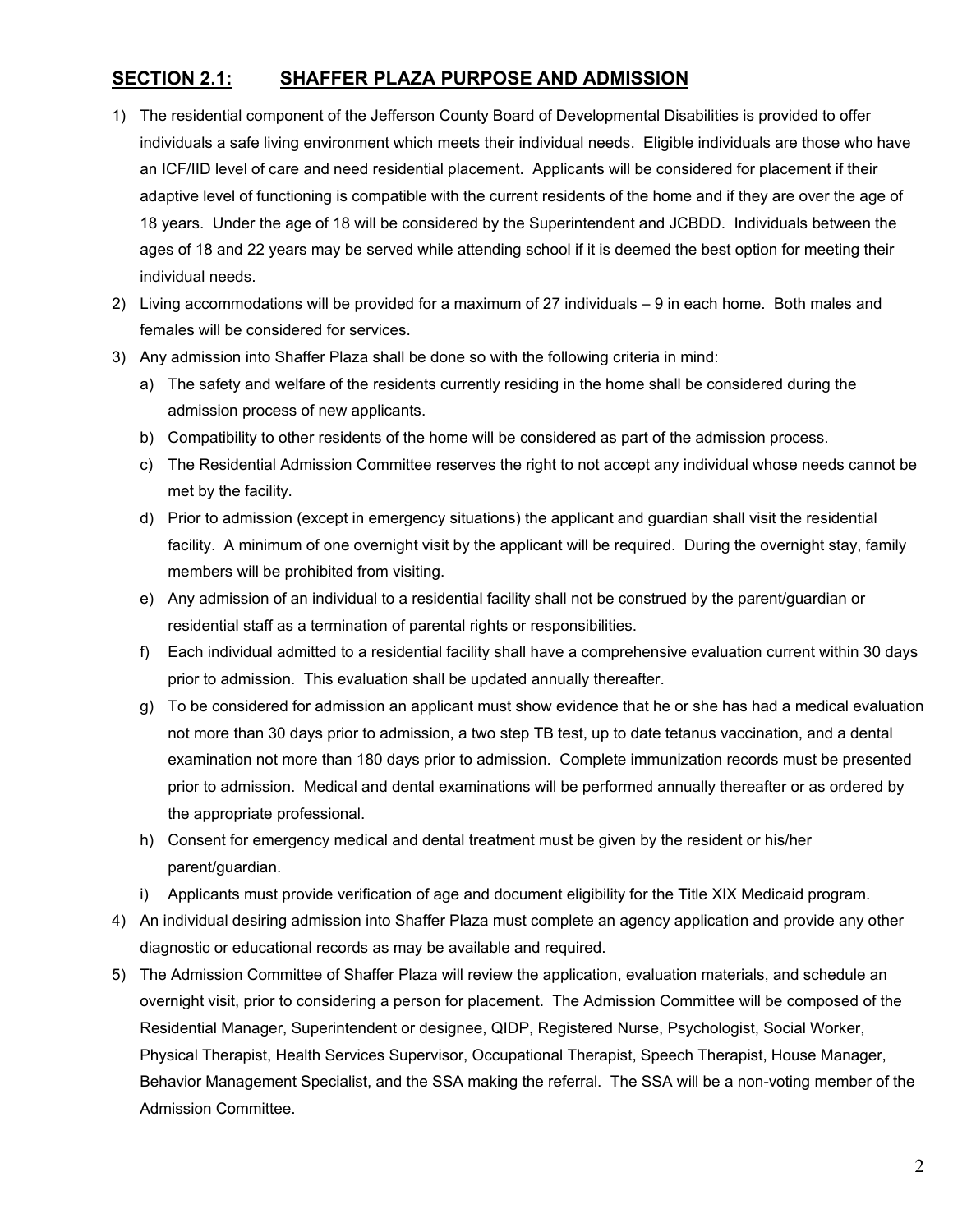Other factors will be considered prior to admission including but not limited to:

- a) Sex as it relates to co-habitability,
- b) Range of functioning (with regard to other residents),
- c) Age (with regard to other residents),
- d) Social adjustment (interests, challenging behaviors, criminal, etc.)
- e) Present residence status,
- f) Health condition (especially if it is impossible to provide active treatment),
- g) Physical handicaps (Accessibility issues),
- h) Financial status (Medicaid eligibility, etc.),
- i) Home county of resident (origin),
- j) Least restrictive environment.
- 6) Prior to admission a 3697 form (Level of Care) must be approved by ODJFS.

After a careful review of all pertinent data, the Admission Committee will make a placement decision. A majority vote of the team is required for admission into Shaffer Plaza.

## **SECTION 2.2: INITIAL REFERRAL**

When a placement at Shaffer Plaza becomes available, the Residential Manager will notify the Superintendent. The Superintendent then notifies the Director of the SSA department that there is an available residential placement. The Director of the SSA department will then contact the Residential Manager with the name of a potential referral who is identified as the highest priority. The Director of the SSA department will also provide the name of the contact SSA identified with that referral. The Residential Manager will forward this information to the assigned QIDP. The QIDP will contact the appropriate SSA to obtain background information necessary for completion of the pre-admission assessment. The QIDP will distribute a memo to all Admission Committee members informing them that a residential referral has been made and where the pre-admission information is located for review.

### **SECTION 2.3: EVALUATION AND INDIVIDUAL SERVICE PLAN**

### 1) **Pre-Admission**

The QIDP will ensure that a comprehensive evaluation is completed on each resident during the pre-admission period. This shall include, but is not necessarily limited to a medical, psychological, Occupational Therapy, Physical Therapy, Dietician, and Speech evaluations. QIDP will also complete a Shaffer Plaza Pre-admission Evaluation. The Shaffer Plaza Pre-admission Evaluation may include, but is not limited to:

- a) Personal Care (hygiene, toileting, eating, time management, etc.)
- b) Health Care
- c) Safety (awareness, fire evacuation, etc.)
- d) Community Skills (mobility, signs/symbols, shopping, money management, etc.)
- e) Miscellaneous (any areas of concern)
- f) Vocational Skills Checklist
- g) Behavioral Concerns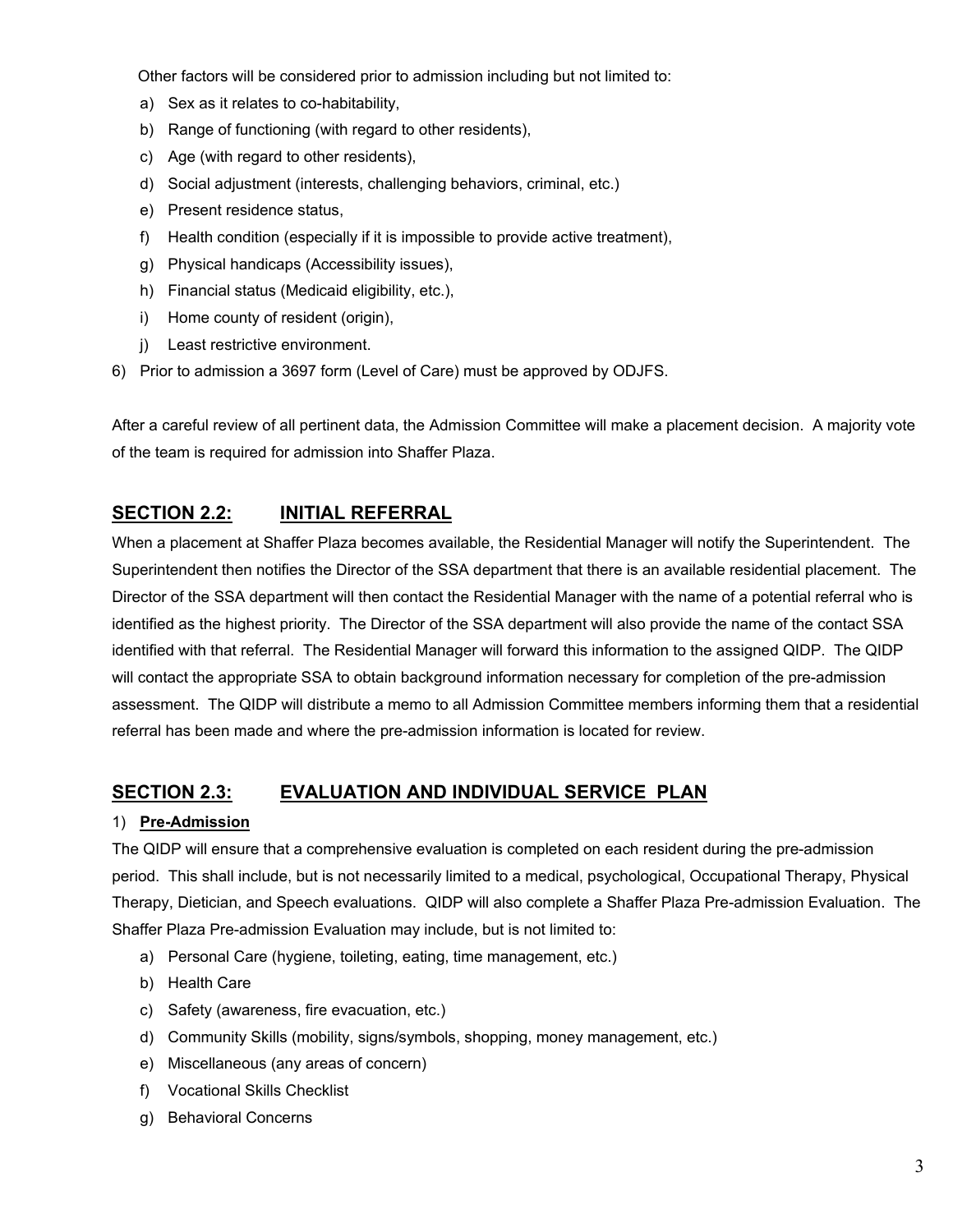All of these assessments and evaluations will be reviewed at the Pre-admission meeting to determine the appropriateness of placement. These evaluations shall be completed through the efforts of the Interdisciplinary Team depending on the needs of the individual resident. These Team members may include but are not limited to: Residential Manager, Superintendent or designee, QIDP, Registered Nurse, Psychologist, Social Worker, Physical Therapist, Health Services Supervisor, Occupational Therapist, Speech Therapist, Dietician, House Manager, Behavior Management Specialist, and the SSA making the referral. The SSA will be a non-voting member.

### 2) **Individual Service Plan (ISP) – Person Centered Plan**

The Jefferson County Board of Developmental Disabilities and Shaffer Plaza staff recognize that person centered planning is an important vehicle for empowering each resident to have a voice in their planning process and actively shaping their futures. The ICF Social Worker and QIDP will work with each resident, guardian and direct care staff to ensure each of their plans address the seven essential elements of person-centered planning.

The ICF Leadership Team will audit plans of each individual annually and will be reviewed at the ISP meeting for that individual to ensure that they address the seven essential elements: Signatures on the ISP sign in sheet will verify that the plan was reviewed and it included the following elements:

- They are respectful and empowering the plans language is descriptive, respectful, empowering and uses everyday words that the resident, those important to the resident and providers can understand.
- Focuses on the positive-identifies positive information and builds on strengths, using trauma informed approach.
- Makes connections-important ideas are organized and interwoven throughout.
- Detailed and thorough-what's important for and important to the resident is specific, detailed and reflected in outcomes and services.
- Clear outcomes and action steps-outcomes are clear and actions steps describe how progress will be measured.
- Clear description of services and supports-includes a clear description of services and supports necessary to address needs and preferred method of delivery.
- For Medicaid funded services-includes type, scope, amount, frequency, duration and provider type. Plans identified during the audit process that do not meet those requirements will be addressed with the Social Worker and QIDP to readdress the plan with resident and their advocate or guardian.

The QIDP will ensure that an initial Individual Service Plan (ISP) is completed within the first thirty (30) days after admission and at least annually thereafter for each individual resident. The Interdisciplinary Team, with the addition of Direct Care staff will collaboratively complete the ISP. Each ISP shall include:

- a) **Client Face Sheet**  Completed by QIDP
- b) **ISP/Person Centered Pan** Completed/ Documented by QIDP
	- i) Attendance Sign-in for ISP Meeting
	- ii) ISP-person centered plan:
		- (a) Resident Information
		- (b) Legal Status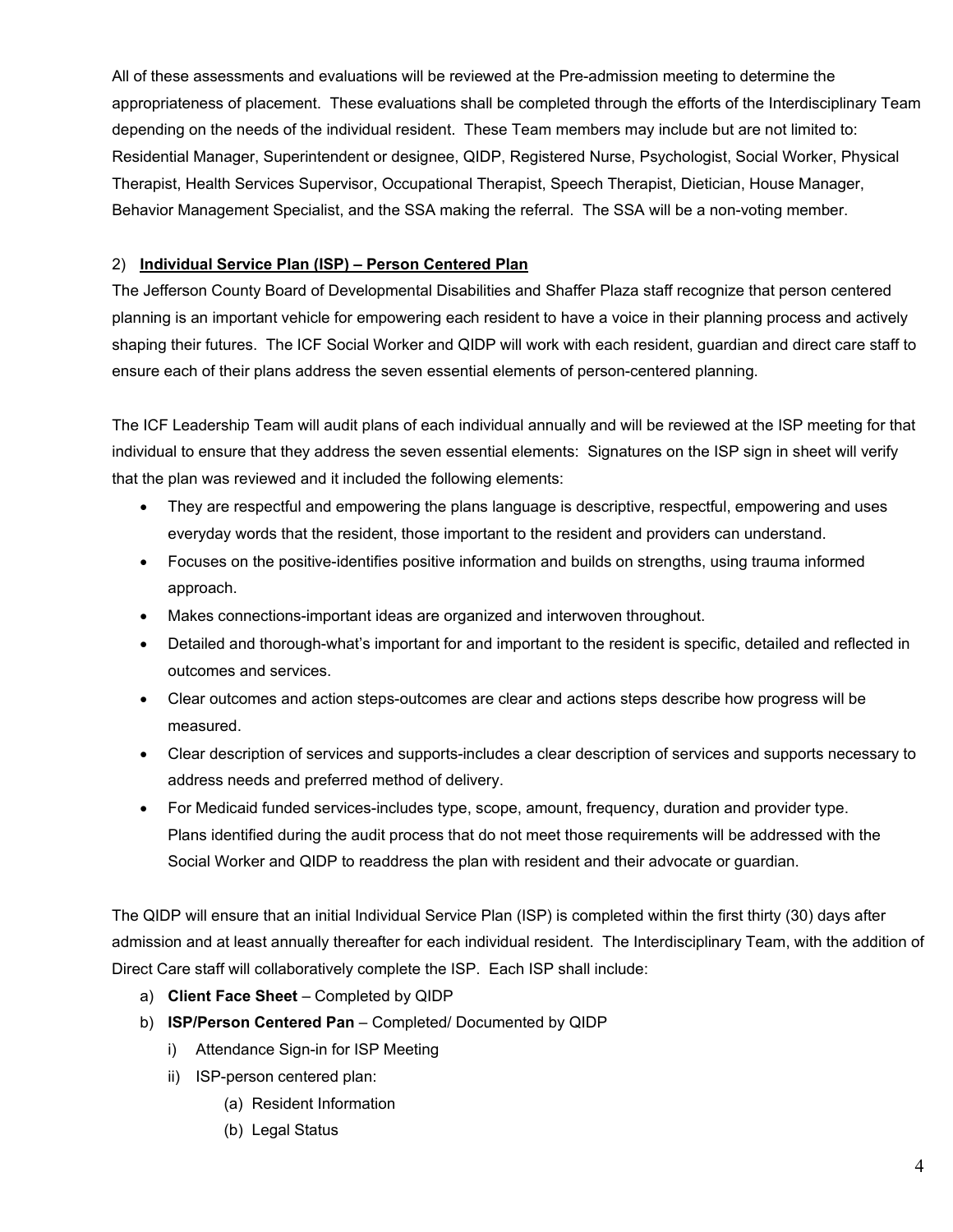- (c) Bill of Rights & Resident/Guardian attendance
- (d) Current Placement (residential)
- (e) Therapeutic Leave Days
- (f) Supervision
- (g) Restrictions
- (h) Staff: Client Ratio during sleeping hours
- (i) Vocational Placement
- (j) Individual Funds
- (k) Titration Plan/Behavior Management Programs A resident's Titration Plan outlines psychotropic medication use, efforts to decrease those medications, Interdisciplinary Team and guardian approval of current psychotropic medication.
- (l) Long-Term Outcome List Goals for the upcoming year as recommended by the ISP Team, including Life Skills Area, Environment to be completed, identified monitor, initiation date, and expected completion date
- iii) Review of Previous outcomes (if applicable) average success rates, recommendations for goal revisions.
- iv) ISP Outcome Priority List a prioritized list of recommended goals for the upcoming ISP year
- v) Shaffer Plaza Authorization Client/Guardian consent for release of information, medical treatment and physician selection, medication administration, management of individual funds, transportation, social and recreational activities, participation in motion pictures, video tapes, photographs, press releases or audio/visual tapes for educational, promotional, and research purposes. This authorization also provides the opportunity for the guardian to indicate if they wish to be notified for all Unusual Incidents or only those that require medical follow-up. The contents of this form may change due to Shaffer Plaza/Jefferson County DD Program needs.
- vi) Client Authorization Client/Guardian consent to programming outcomes discussed during ISP
- vii) Bill of Rights goal Sheet Annual Guardian and resident Bill of Rights review completed by Social Worker/LSW
- viii) Video camera verification form.
- c) **Outcomes** Written by QIDP
	- i) Outcome sheets General description of outcome as it relates to Life Skills Area, specific assessment and assessment date, initiation date, long term goal and performance criteria, treatment modality, frequency and duration, expected completion date, and provider. This will also include any behavior plans (if applicable).
	- ii) Shaffer Plaza Outcome Implementation Sheet Format for QIDP to document outcome status for each 90-Day Review. This includes: review date, outcome status (continued, revised, or discontinued), average performance over the previous 90 days, and prompts needed to complete task.

#### d) **Comprehensive Information**

- i) Medical Management Plan Completed by Registered Nurse
	- (a) Medication outcome(s)
	- (b) Diet Order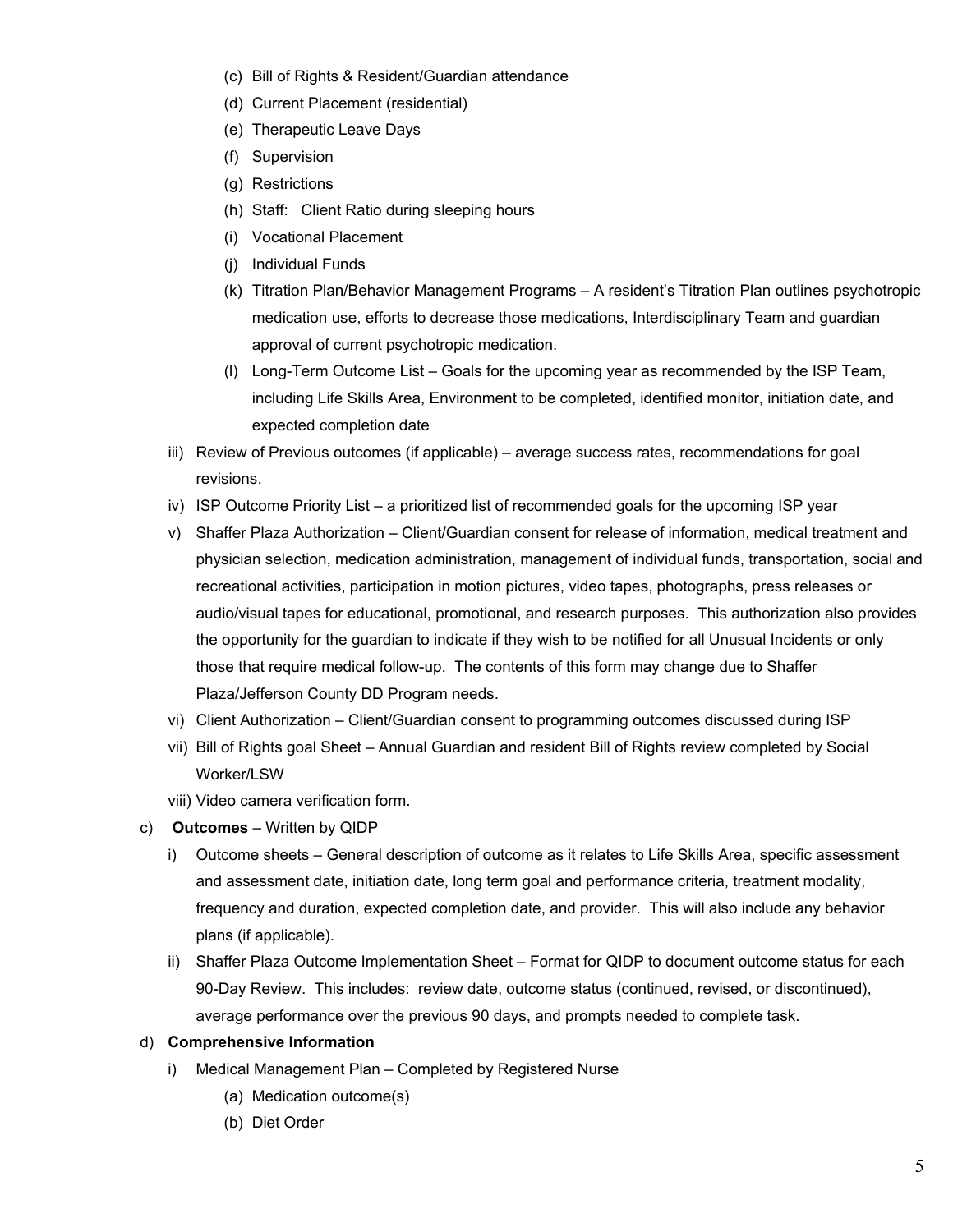- (c) Medications (including PRN)
- (d) Titration Plan (if applicable)
- (e) Treatments
- (f) Prognosis
- (g) General state of physical health and review of systems
- (h) Consultations in last 90 days
- (i) Hospitalizations in last 90 days
- (j) Specialty clinics
- (k) Pre-Restraint Assessment
- (l) Physical Restraints (if applicable)
- (m) Fall Risk Management
- (n) Self-Administration Assessment
- ii) Psychologist Evaluation
- iii) Dietician Evaluation
- iv) Speech & Language Evaluation
- v) Physical Therapist Evaluation
- vi) Occupational Therapist Evaluation
- vii) Home Operator programming suggestions & individual fund information
- viii) Residential Aide programming suggestions
- ix) Social History Assessment by Social Worker/LSW
- x) Fire Safety Assessment by QIDP
- e) **Day Programming\*** Completed by QIDP & Vocational Supervisor
	- i) Vocational Assessment(s)
	- ii) Individual Goal Sheets
	- iii) Goal Documentation Form (Flow)
	- iv) Client Rights & Violation Reporting
	- v) Satisfaction Survey
	- vi) Grievance and Appeal Process
	- vii) Consumer Descriptor Information Form
	- viii) Program Area Survey
	- ix) Professional Service Documentation (if applicable)
- f) **Miscellaneous** These sections are included only if applicable
	- i) Services & Supports
	- ii) Procedures
	- iii) Baselines
- g) **Comprehensive Functional Assessment** Completed by QIDP
	- i) Personal Care
	- ii) Motor Skills
	- iii) Communication
	- iv) Adaptive equipment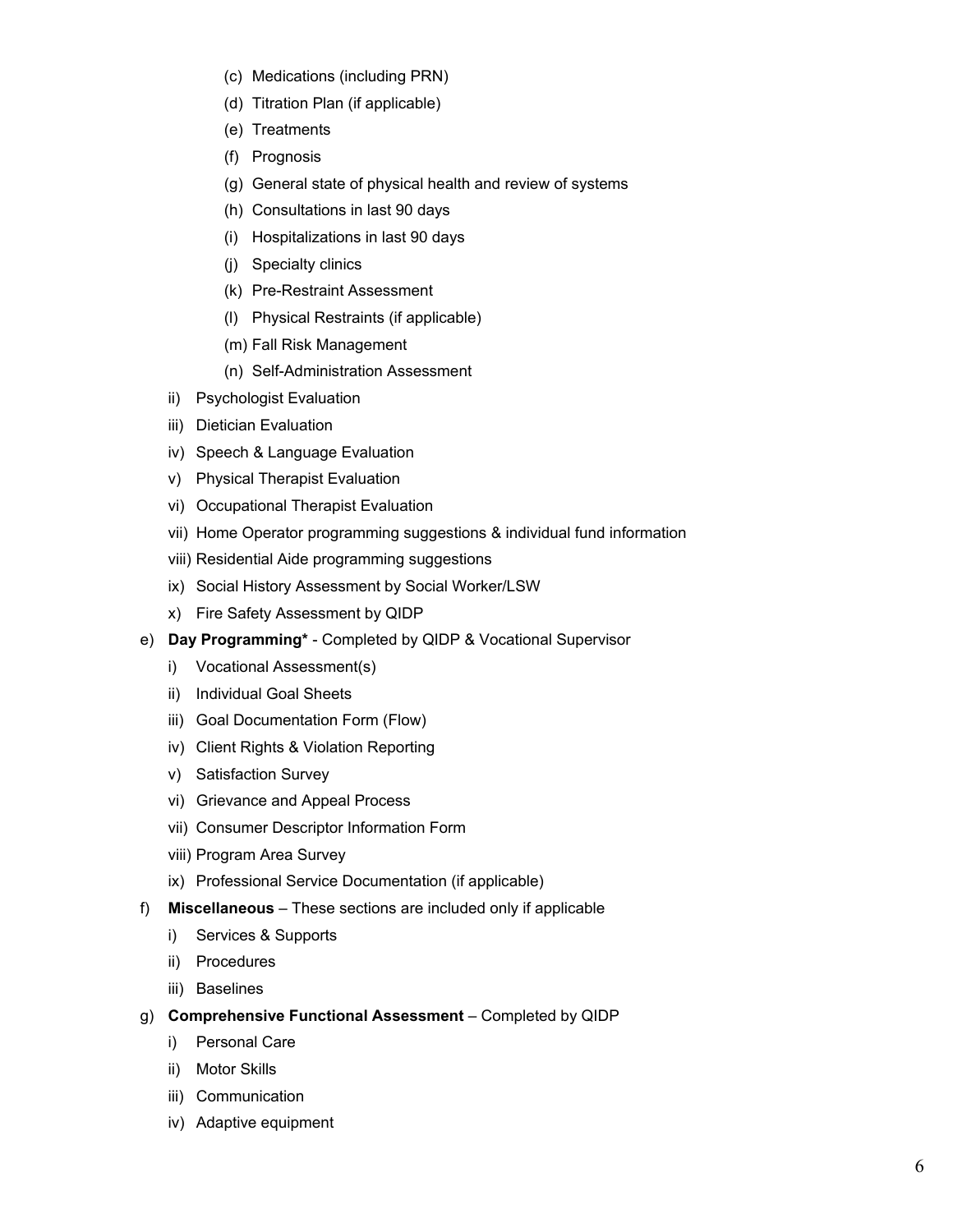- v) Domestic activity
- vi) Personal safety
- vii) Leisure and recreation
- viii) Social Skills
- ix) Responsibility
- x) Numbers
- xi) Dining out
- xii) Vocational/education (assessment completed as needed)
- xiii) Human sexuality
- xiv) Behavior
- xv) Medication Administration (completed by RN)

This ISP will be written yearly and revised every 90 days when necessary. In addition, Special Team Meetings may also be held to address any concerns as they arise.

All original documents will be maintained by QIDP in each resident's file. Copies of the entire client file are forwarded to: Guardian and day programming supervisor. QIDP will provide necessary forms (flows) for providers to document performance monthly. At the end of each month, all documentation will be submitted to QIDP for review. Changes in goal status will be made at Shaffer Plaza 90-Day Reviews or Special Team Meetings.

# **SECTION 2.4: RESIDENT PERMANENT RECORD**

*A record shall be maintained for each resident that is adequate for planning and continuous evaluating of the resident's Individual Service Plan; furnishing documentary evidence of the resident's progress and his/her response to his/her Individual Service Plan, and protecting legal rights of the residents, facility, and staff.*

- *All entries in the resident's record shall be legible, dated, and authenticated by signature and identification of the individual making the entry.*
- *Symbols and abbreviations are used in record entries only if a legend is provided to explain them.*

### 1) **Admission:**

The following information will be obtained and entered in the resident's record at the time of admission to the facility:

- a) Demographic Information: Name, date of admission, date of birth, place of birth, citizenship status, marital status, and social security number.
- b) Family Information: Names, addresses, and phone numbers of parents and siblings and/or next of kin.
- c) Legal Guardian: Name, address, and phone number of legal guardian if parents/family are not legal guardian.
- d) Identifying Information: Sex, race, height, weight, color of hair, color of eyes, identifying marks, and recent photograph.
- e) Reason for admission/referral.
- f) Type and legal status of admission.
- g) Legal competency status and all diagnoses.
- h) Religious affiliation (if applicable).
- i) Reports of the pre-admission evaluations.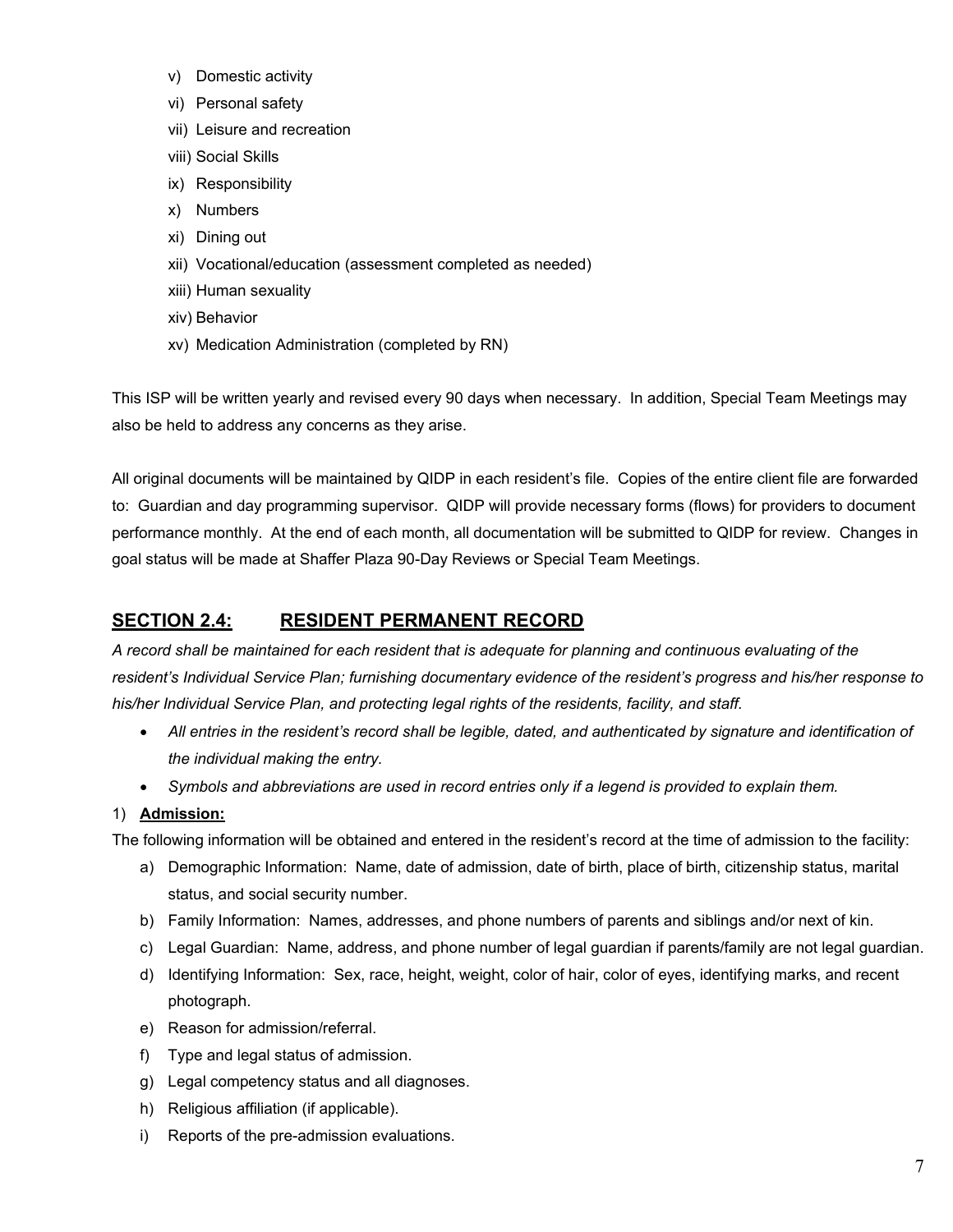### j) Reports of previous histories and evaluations.

This record is updated within the first 30 days of placement upon the implementation of the resident's initial Individual Service Plan.

### 2) **Current Record:**

Shaffer Plaza Nursing will maintain a thorough and complete medical record of each resident including, but not limited to:

- a) Medical cards
- b) Living wills, DNRs, etc.
- c) Client face sheet
- d) Guardianship
- e) Level of care
- f) Physician's Orders
- g) Telephone orders
- h) Consults
- i) Dental
- j) Hearing
- k) Vision
- l) Podiatry
- m) ISP/90-day nursing Assessments
- n) Lab and special reports
- o) Medications and treatments
- p) Dietary
- q) Psychotropic Drugs
- r) Immunizations
- s) Miscellaneous Records

QIDP will maintain a thorough and complete record of each resident's Service Plan including all items previously specified as part of an Individual Service Plan. QIDP is responsible for documenting changes to each resident's Individual Service Plan as they occur through 90-day Reviews and Special Team Meetings.

Home Operator will maintain records of leave days, monthly leisure activities, monthly staff meetings, Unusual Incident Reports, and resident's individual funds.

# **SECTION 2.5: RESIDENT RECORD IN-SERVICE TRAINING**

*An In-Service Training Sheet is used to document all staff development. The purpose of the form is to help document and develop a compatible therapeutic delivery of residential care and philosophy. The staff member providing the training will completely fill in facts and information indicated on the In-Service Training form.*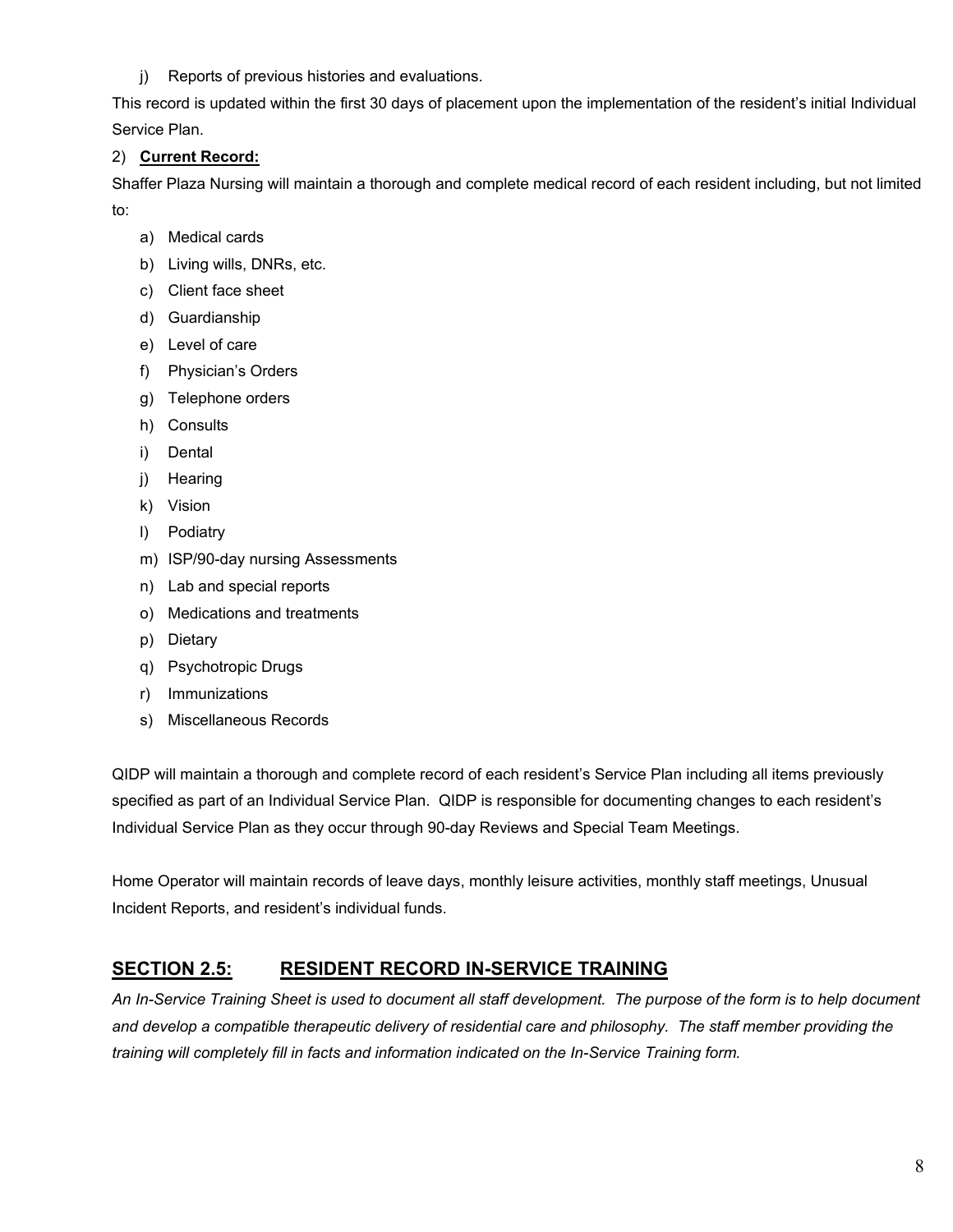### 1) **Ancillary Services:**

The QIDP will provide or arrange for training to be provided for Behavior Management, Physical Therapy, Occupational Therapy, Speech Therapy, or Dietary Programs. QIDP will review programming and ancillary services to be provided at the House Meeting following the resident's Individual Habilitation Plan meeting. Training will be documented by staff signatures on the House Meeting Sign-In sheet. As changes occur through a resident's ISP year, the QIDP will provide or arrange for the appropriate training as needed. Training will be documented on In-Service Sign-In Sheets and kept in the resident's record with the program/service to be altered/added.

### 2) **Nursing Services:**

Shaffer Plaza Nursing will provide First Aid, CPR, Universal Precautions, and Blood Borne Pathogens training to all Shaffer Plaza staff members. Full-time staff members will also receive Delegated Nursing Training. Training will be documented by staff signatures on In-Service Sign-In Sheets. In-Service Sign-In Sheets will be filed in the Residential Manager's Office.

## **SECTION 2.6: RECORD CONFIDENTIALITY**

*All information contained in a resident's record shall be considered privileged and confidential.* Only those persons providing services to residents who are employees of the Jefferson County Developmental Disability Program or authorized state personnel (Ohio Dept. of Health and Ohio Dept. of DD) shall have access to confidential resident files. All shall obtain a signed release of information from the resident, if competent, or from the resident's legal guardian. Resident records are the property of the Jefferson County Board of Developmental Disabilities, which must protect the records from loss, damage, tampering, or use by unauthorized individuals.

- 1) All information contained in resident's records shall be considered confidential.
- 2) Only such information that is directly related to the provision of services for a resident shall be maintained in the filing system.
- 3) No resident information other than identifying information, level of achievement, and attendance data shall be released outside of the Program without prior written permission. Forms are provided to secure written resident/guardian permission.
- 4) Guardians may request to review a resident's program records, correspondence, ISP, or other pertinent records concerning the resident's status.
- 5) When a parent or other non-guardian family member requests to review a resident's program records, a written request will be submitted to the Residential Manager. The program will comply with such a request during normal working days no more than five( 5) working days after the request has been made. When a parent or nonguardian family member reviews these records, a staff member will be present to interpret the data within the file. Files will remain on Program grounds when being reviewed. If any other service provider/agency requests to review a resident's records, the QIDP or Residential Manager will request a written consent to release information.
- 6) Resident files will be available to the Superintendent, Shaffer Plaza and SSA employees of the Jefferson County DD Program.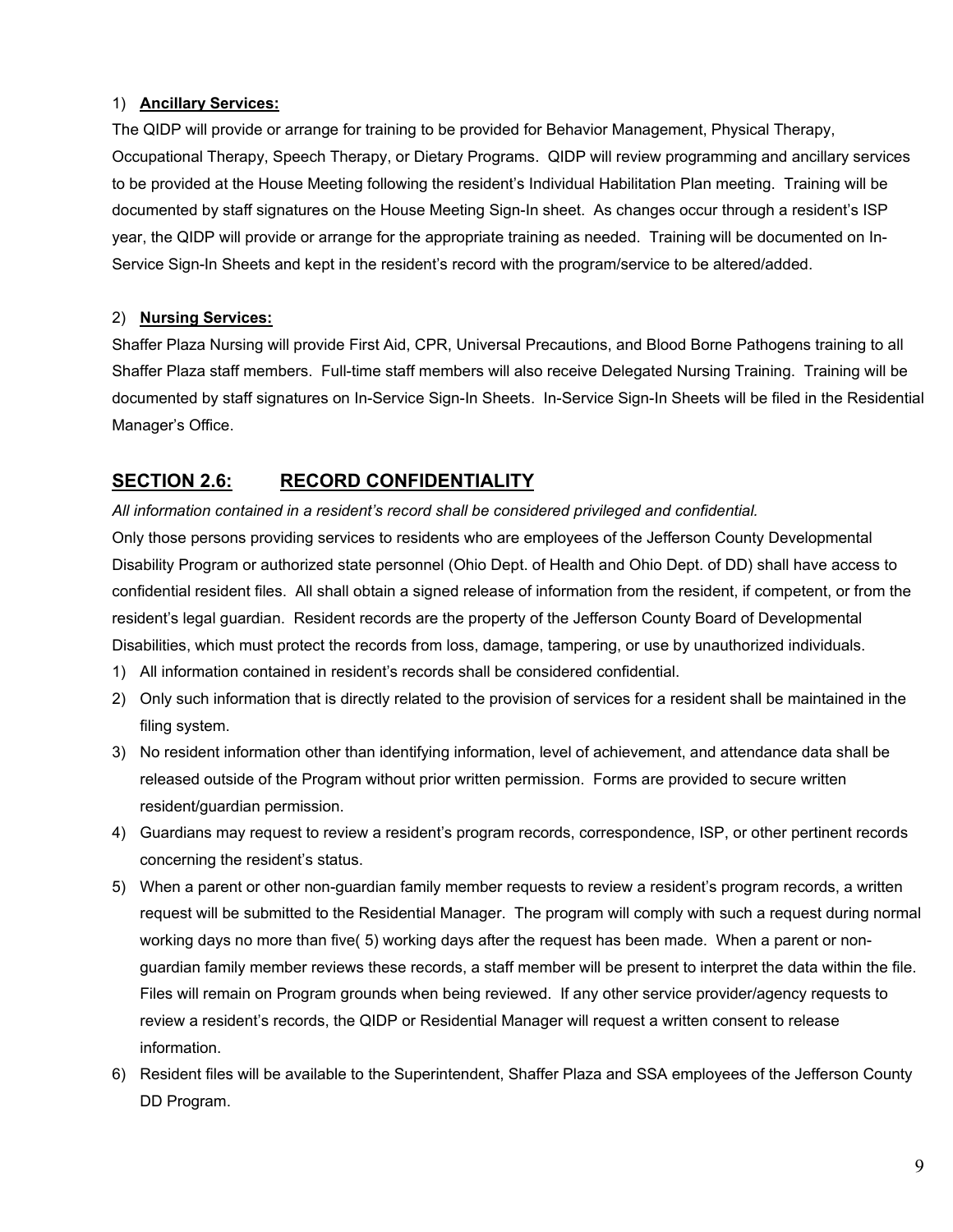7) All personnel files will be maintained in the main office of the Jefferson County Board of MDD. Abbreviated versions of personnel files may be kept in the Shaffer Plaza main office for Residential Manager's review.

# **SECTION 2.7: DESTRUCTION OF DATA**

Authorized staff may destroy all personally identifiable data seven (7) years after the data is no longer needed to provide programs or services to the resident. A permanent record consisting of the following data may be maintained without time limitation:

- 1) Resident's name, address, and phone number
- 2) Birth date
- 3) Social Security number
- 4) Attendance Record

Prior to the destruction of data, reasonable efforts will be made by the facility to notify parents/guardians/residents that they have the right to be provided with a copy of any data which has been obtained or used for the purpose of making decisions regarding the resident.

# **SECTION 2.8: REFERRALS FOR NEEDED SERVICES**

The Interdisciplinary Team may identify an individual's need for ancillary services. This may include, but is not limited to, Behavior Supports, Physical Therapy, Occupational Therapy, Speech Therapy, Dietary, Mental Health, and Medical Services. Shaffer Plaza Nursing is responsible for referrals for mental health and medical services. When a need is identified in any other area of ancillary services, the QIDP will contact the appropriate professional for an evaluation. The designated professional will provide a written evaluation regarding the area of need and make recommendations if a need is evident. If the professional's recommendations include a need to be addressed through a programming goal, the QIDP will develop and implement the outcome according to the professional's specifications.

# **SECTION 2.9: FOCUS OF LIFE AT SHAFFER PLAZA**

- 1) Socialization and recreational programs shall promote physical and mental health, sensorimotor, cognitive, emotional, and social development, as well as provide for the enjoyable use of leisure time. Social and recreational programs available in the community shall be utilized. Organized and free time social and recreational activities shall be provided and arranged by the Home Operators.
- 2) Self-help and daily living skills shall be encouraged. Training in this area shall be consistent with the activities normally expected if the resident were in his own home and shall be part of the ISP. (This includes bathing, oral hygiene, dressing, grooming, care of the clothing, eating, maintenance of personal environment.) Necessary assistance and supervision shall be provided for those residents who have not developed self-help skills sufficient to meet their own needs. Tasks of daily living within the residential facility shall be assigned and supervised.
- 3) Each resident has the opportunity to attend day programming if capable of doing so or if not otherwise specified by the ISP. Active treatment will be provided through day programming. Active treatment may include work, recreation/leisure activities, and/or daily living skills development.
- 4) The Jefferson County Board of Developmental Disabilities and Shaffer Plaza recognize that the degree to which Shaffer Plaza residents feel happy and safe living in their home is extremely important. Because of that, a survey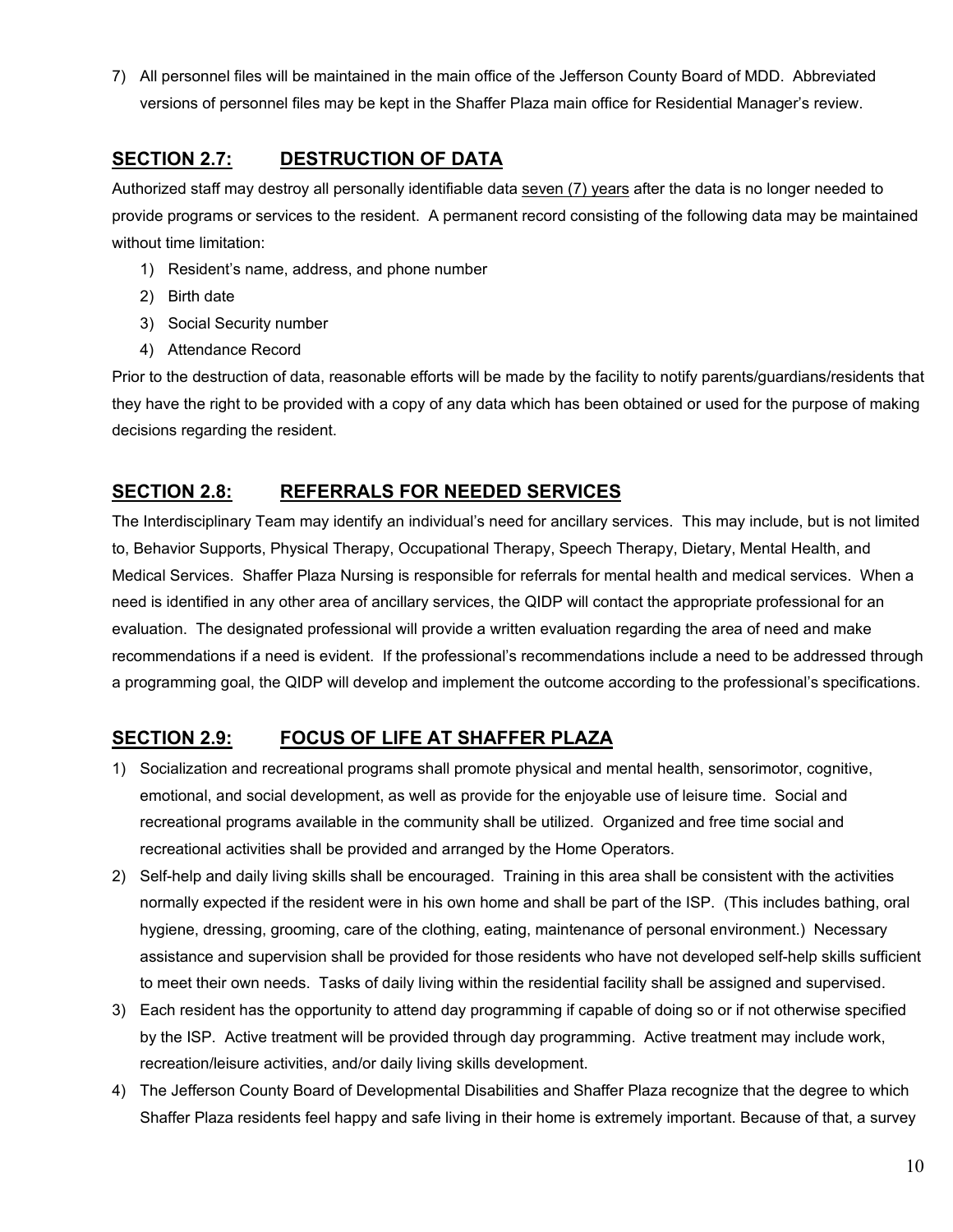will be offered to each resident and/or the resident's guardian, family member or advocate annually to complete which will address and measure the following objectives:

- The degree to which each resident feels safe and happy in their living environment.
- How each resident rates their interactions with Shaffer Plaza staff.
- The level to which each resident and/or his guardian are involved in person centered planning.
- How each resident feels about the community activities they are offered to participate in.
- How each resident feels about the medical care they are offered and receive.

The results of the survey will annually be reviewed by the Jefferson County Board of Developmental Disabilities ICF leadership team (ICF Administrator, ICF Director of Nursing, QIDP's and Home Managers). Strengths and weaknesses will be identified and a plan will be developed to expand on the strengths and improve upon the weaknesses.

## **SECTION 2.10: FACILITY LIVING REQUIREMENTS**

Shaffer Plaza shall meet all requirements set by the Ohio Department of Health and the Ohio Department of DD to assure a safe living environment for all residents. Following are basic requirements to be met by Shaffer Plaza.

### 1) FOOD AND NUTRITION REQUIREMENTS

- a) Applicable standards of the Ohio Department of Health or certified local health department regarding storage, preparation and serving food will be met.
- b) A minimum of three (3) nutritionally balanced meals shall be available to the residents daily.
- c) Special diets shall be written, prepared and served in accordance with instruction of a physician or dietician and as stated on the individual's ISP.
- d) Meals may not be denied to a resident as a form of discipline or for any other reason except the order of a physician.
- e) Fresh food supplies for two days and staples for seven days shall be available at all times.
- f) No more than fourteen (14) hours may span between a substantial evening meal and breakfast of the following day.

### 2) HOUSEKEEPING

- a) The DSP's, Home Operators and housekeeper are responsible for the upkeep of the facility.
- b) Chores shall be offered to the residents based on the resident's ability. Residents are asked to assist in the upkeep of the home if capable to do so.
- c) All disinfectants, pesticides, poisons, and other toxic substances shall be labeled and stored separate from food products. All substances defined as "hazardous" and labeled "warning", "caution", or "danger", shall be used by staff and residents completing household chores only after being properly trained to do so.

### 3) MAINTENANCE SCHEDULE

- a) A large part of home maintenance will be performed by the housekeeper. He or she will work under the supervision of the home operators, and will be responsible to keep an 'Environmental Risk Assessment Log', which will be filled out monthly in each home.
- b) All staff are responsible to report to the respective house manager anything that requires repair. The home manager will then fill out a repair form, which will be forwarded by way of the Shaffer Plaza manager, to the maintenance department.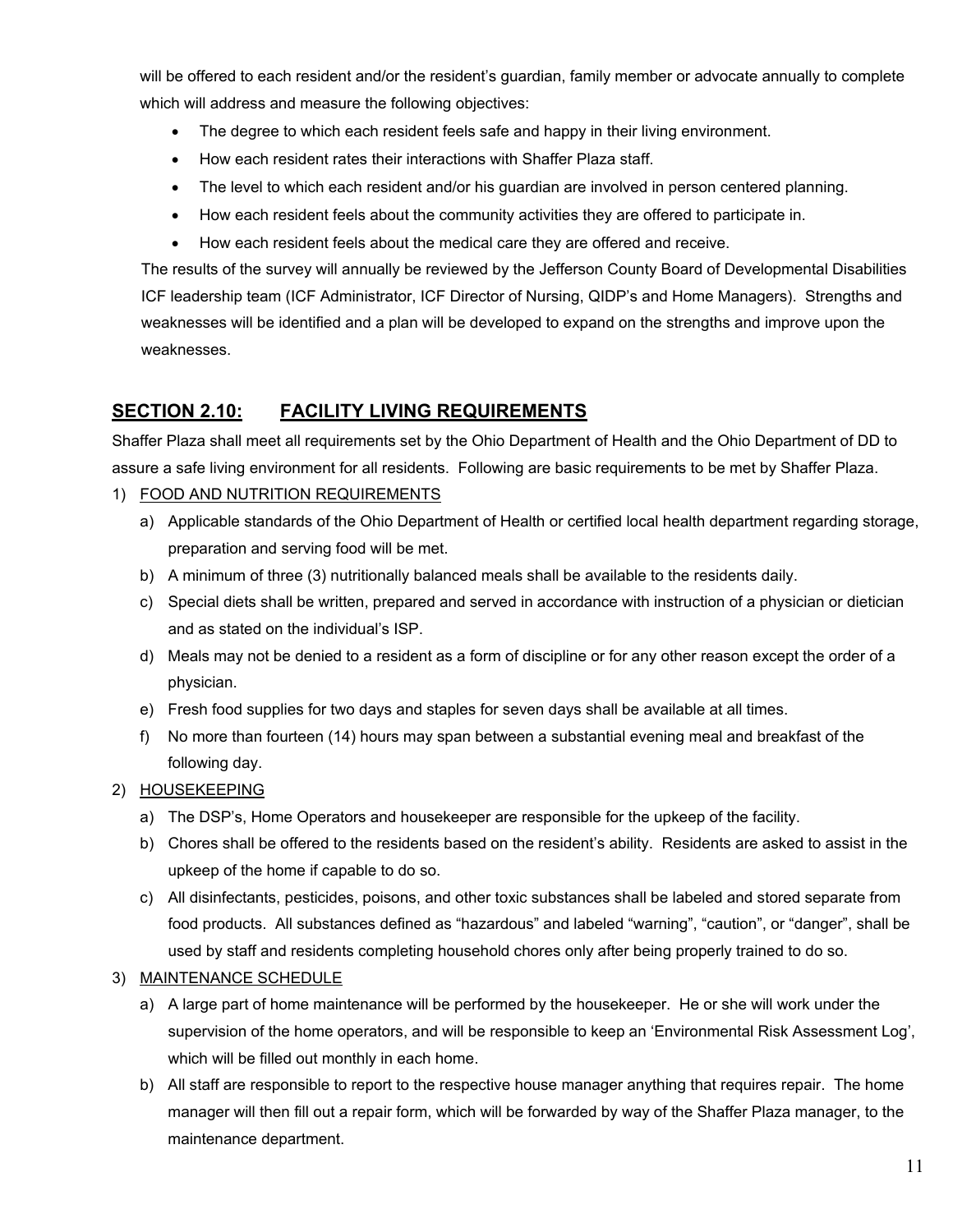- c) The lawn surfaces should be kept free of holes, depressions, and debris. Exterior paved surfaces will be clear of debris, ice or snow to the extent that safe passage is possible. Each exit door will be unobstructed, and kept clear of snow and ice. Emergency lighting will be tested weekly, and bulbs replaced if needed.
- d) All interior floor surfaces will be cleaned daily, either by mopping or vacuuming. Carpets will be cleaned (scrubbed) as needed. Bath facilities shall be kept clean and in safe operating condition. Showers, sinks, and bathtubs will be cleaned and disinfected after each use. Faucets will be inspected for leaks or damage to pipes, any needed repairs will be reported via work order.
- e) Kitchens will be cleaned daily and after each meal, and kept free of grease, dust and debris. The kitchen cabinets will be cleaned monthly, inside and out. Pantry shelves will be kept clean and in order.
- f) Staff will replace light bulbs as needed throughout the home.
- g) Laundry area must be kept odor free, clean, and neat. All equipment must be kept in a good state of repair. Home managers will report all break-downs to the maintenance department. Chemicals being used for cleaning must be clean and off of the floor area. Dryers will be kept clean. Lint filters must be cleaned after each use. Folding areas are to be kept clean and free of lint or soil. The linen closet will be kept neat and orderly.
- h) MSDS sheets will be kept in the hazardous storage area, and updated by the home operators.
- i) Bedrooms will be cleaned weekly, according to each home manager's schedule and procedure.
- j) Exterior and interior painting will be done as needed.
- k) Fire protection equipment will be tested monthly and inspected annually.
- l) Garbage will be disposed of after each shift. All boxes will be broken down before they are placed in the garbage receptacle.
- m) Any of the above items or additional items that cannot be maintained by the home manager will be reported to the maintenance department.

### 4) SPACE AND EQUIPMENT

- a) Each residential facility shall have a minimum of eighty (80) square feet of non-sleeping space habitable for each person who sleeps in a bed.
- b) Each facility shall provide equipment and furnishings for both organized and free-time leisure activities according to the resident's ISP.
- c) Each sleeping room shall be adequately ventilated and have at least one outside window.
- d) Each sleeping room occupied by more than one person shall have a minimum of sixty (60) square feet of habitable floor space for each person.
- e) Each person shall sleep in a bed large enough to meet the needs of the person.
- f) Each resident shall have his own bed. Hideaway and rollaway beds, cots, etc. shall not be used. Any sleeping modifications, including any type of restraint, must be addressed in the ISP and approved by the guardian (if applicable), Human Rights Committee, Resident Rights Committee and ordered by a physician.
- g) Each building shall have at least one room used for the preparation and serving of food.
- h) Each dining room shall have a minimum total of fifteen (15) square feet of habitable floor space per person.
- i) All bathroom and plumbing fixtures shall be in compliance with the appropriate sections of the state and local regulations, rules, codes and ordinances. Those bathrooms intended for use and occupancy by more than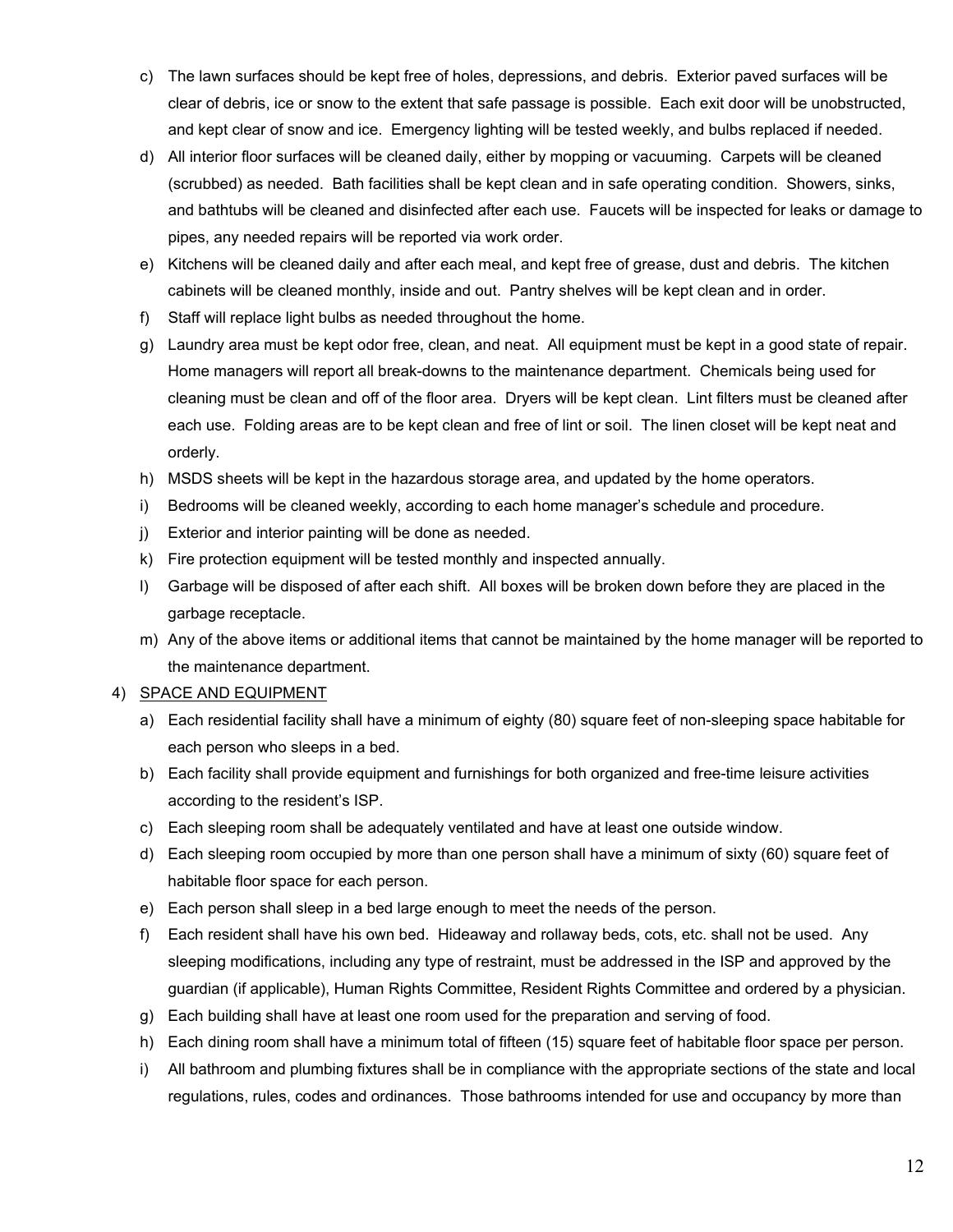one person at a time shall provide for the privacy of each individual. Necessary accessibility equipment will be provided as necessary.

### 4) SANITATION AND WATER

- a) The building and grounds shall be maintained in a clean and sanitary manner and in good repair at all times and shall be subject to inspection.
- b) Measures shall be taken to prevent the entrance of insects or rodents into any building.
- c) All refuse and other solid waste shall be disposed of immediately or shall be stored in leak proof containers with tight fitting covers until the time of disposal.
- d) The water supply shall comply with the Ohio Sanitary Code and any other state or local regulations.

# **SECTION 2.11: RESIDENT RESPONSIBILITIES**

It is the responsibility and privilege of Shaffer Plaza, to provide a safe, happy home to our residents. All staff members should work toward this goal. At the same time, there are certain expectations of the residents, as much as they are capable of. Each resident will be encouraged to:

- A. Bathe daily
- B. Brush teeth after each meal
- C. Use deodorant, powder, or any hygiene product they should need
- D. Groom themselves (shave, comb hair, etc.)
- E. Change clothes daily
- F. Attend day programming, unless otherwise specified.

Staff will provide assistance to any resident who needs it.

# **SECTION 2.12: BEHAVIOR SUPPORT REQUIREMENTS**

The Jefferson County Board of DD has comprehensive policies that govern the use of procedures that support and assist persons receiving services from County Board Programs to manage their own behaviors. These policies and procedures which meet the requirements of the rules under chapter 5123:2-1-02(I) of the administrative code promote the growth, development and independence of those persons and promote individual choice in daily decision making, emphasizing self-determination and self-management.

Because of the complexity of these policies and procedures a separate manual has been developed to facilitate their use. A copy of this manual is readily available for review upon request.

# **SECTION 2.13: PHYSICAL AGGRESSION BY RESIDENT**

Staff employed at Shaffer Plaza routinely deal with the challenging behavior of some residents. All staff are provided with MANDT Training to assist them when these situations occur. MANDT is a systematic approach to provide staff with the necessary skills to effectively manage potentially negative or even dangerous situations with the focus on prevention and de-escalation. The following steps should be followed when a physical assault occurs:

- 1) Call for help and use appropriate MANDT techniques to stop the physical aggression.
- 2) Perform immediate first aid to any injured party. Call for medical assistance if necessary. Always call Shaffer Plaza nurse to assess resident.
- 3) Follow MUI/UI reporting procedures to report incident.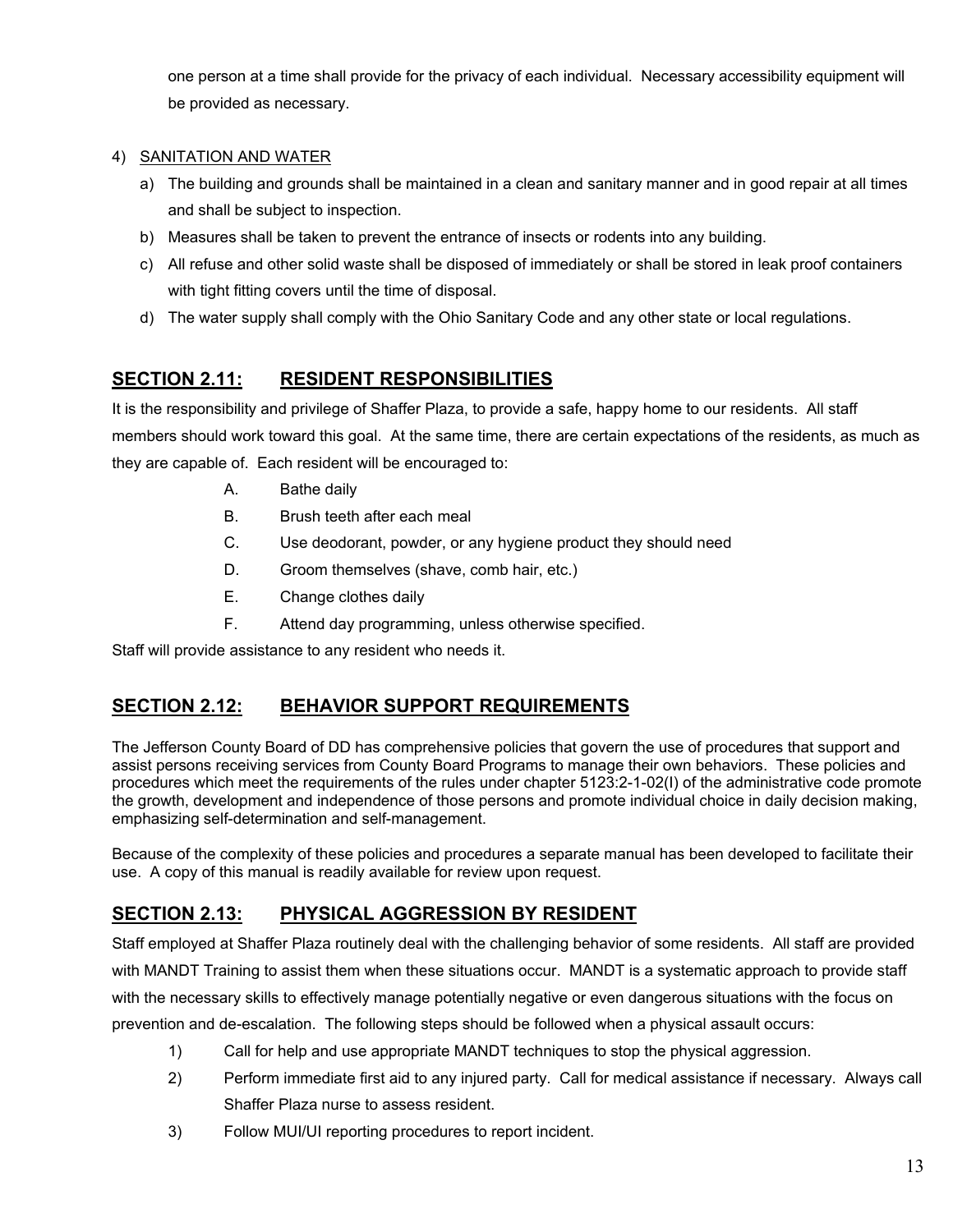4) Notify Residential Manager if someone is injured.

The JCBDD will fully support any staff person who takes appropriate action in stopping a physical aggression. If a staff person is injured in the performance of their duties they are eligible for Workers Compensation and assault leave as agreed upon in contract language.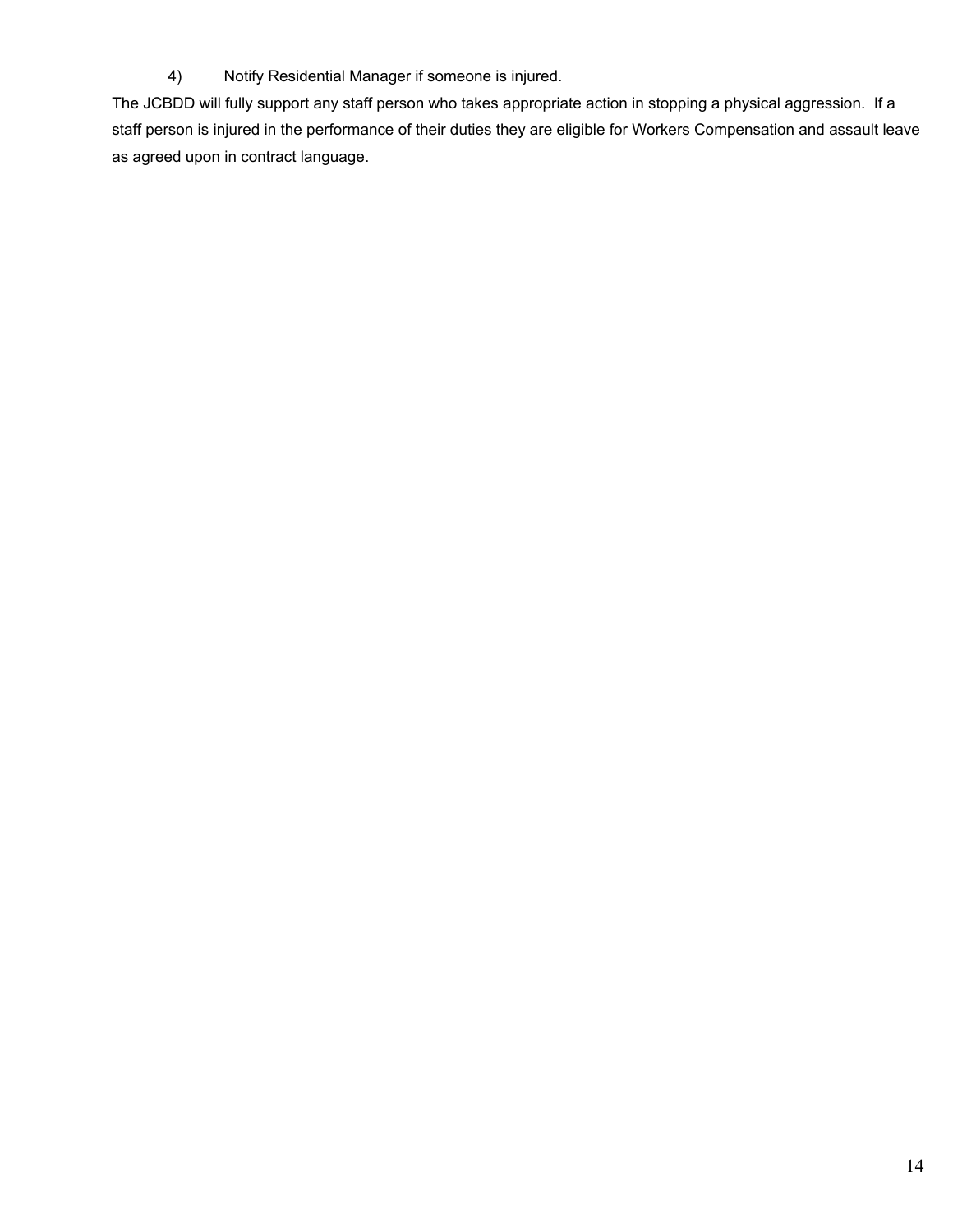## **SECTION 3.1: RESIDENT LIVING POLICIES**

- 1) It shall be the primary responsibility of Shaffer Plaza staff to devote their attention to the care and development of the residents as follows:
	- a) Self help training: The development of basic daily living and communication skills in a supervised environment. The skill training areas will be eating, cooking, grooming, and personal hygiene including dental care, personal health, and communication, money management, shopping, and banking.
	- b) The development of skills to attain a more independent level of functioning through training. The skill training areas will be manual dexterity, gross motor coordination, fine motor coordination, perceptual training, problem solving, and developing ideas.
	- c) Social living skills training to develop behaviors which are necessary for appropriate functioning within his or her specific environment. Training areas are concerned with relating to others, learning to travel independently, creatively using leisure time, sexual appropriateness, developing skills in home maintenance, understanding money and its use, selecting items to purchase, and effectively using communication equipment.
	- d) Self-Sufficiency training to prepare the resident for return to his or her community in a semi-independent living situation. The resident will do his or her own home maintenance and cooking, shopping, laundry, budgeting, banking and structuring of leisure time with assistance and supervision as needed. Staff of Shaffer Plaza will make supervision and assistance to our residents their first priority.
- 2) Shaffer Plaza staff from all shifts will participate in activities relative to the care and development of the residents including:
	- a) Planning: All direct care staff will take part in the evaluation of residents by suggesting program plans to the QIDP through written or verbal communication.
	- b) Initiating: All direct care staff will implement specific program plans and document progress daily.
	- c) Monitoring: QIDPs will monitor each individual's achievement. There will be specific evaluation and program plans for each individual through the ISP. Records will be kept in the individual's file. All ISPs will be reviewed by the interdisciplinary team at least once every 90 days. They will be documented in each resident's file by the QIDP.
- 3) Residents are permitted personal possessions such as books, pictures, games, TV sets, VCRs, DVDs, radios, arts and craft materials, religious articles, toiletries, jewelry and letters, or any other personal belongings, unless otherwise indicated by the ISP.
- 4) Shaffer Plaza is a smoke free facility. Smoking by residents and staff is only permitted outside of each home in designated areas. Smoking materials must be disposed of in the fire-safe containers provided.

### **SECTION 3.2: RESIDENT'S LEISURE/COMMUNITY INTEGRATION POLICY**

The Jefferson County Board of Developmental disabilities and Shaffer Plaza staff recognize the importance of community integration and how it should be designed to optimize the personal, social, and vocational competency to live successfully in the community. Shaffer Plaza will offer community experiences to the residents based upon a person centered basis, where the residents are active partners in determining the activities they desire to participate in.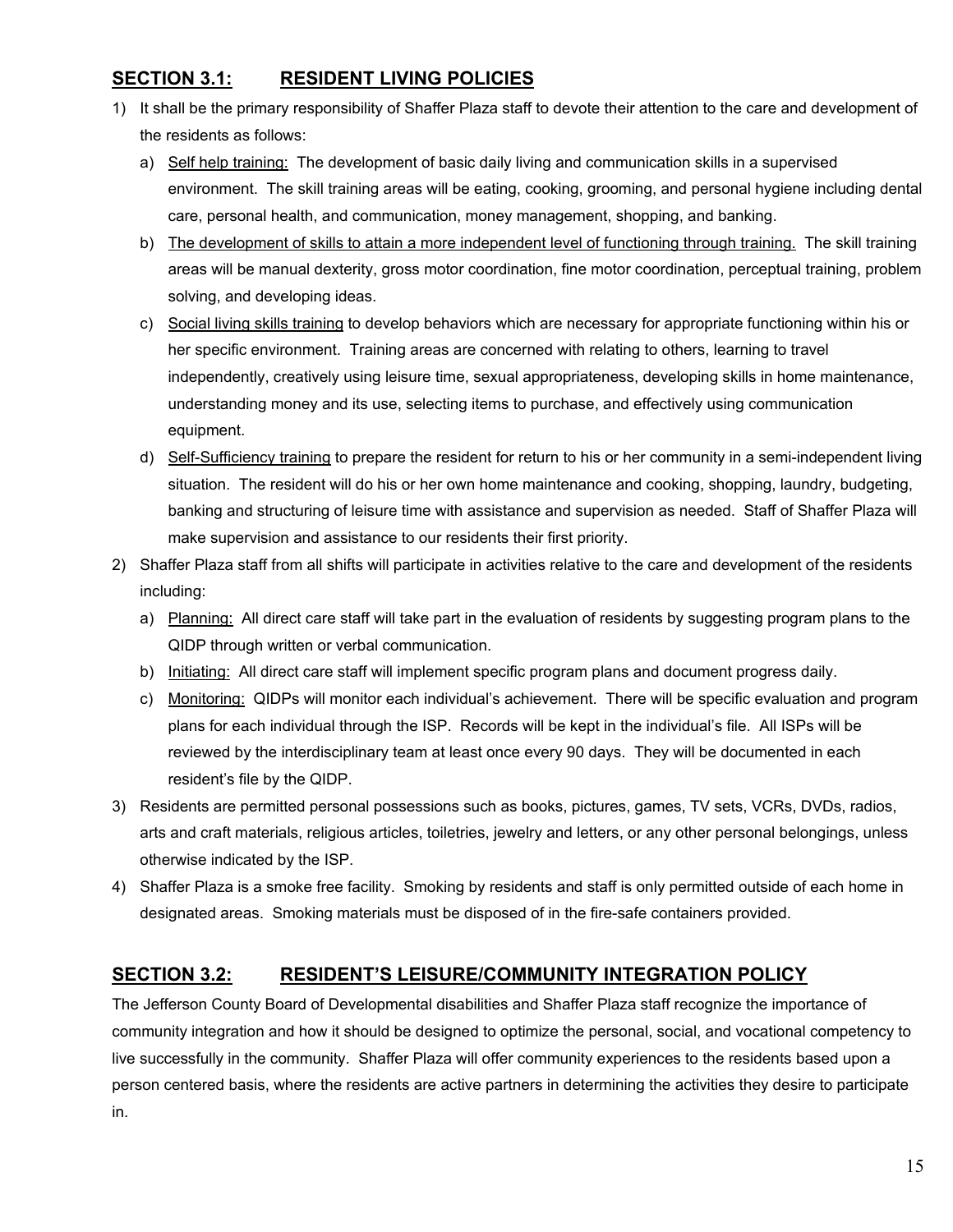Opportunities to experience community integration will be offered to residents on an individual basis with a person centered approach or through a group approach where several residents may participate in activities that they may enjoy together.

The ICF Leadership team will oversee that sufficient opportunities are given to residents to experience community integration on a person centered basis. Documentation will be kept of both attempts and completion of resident's involvement in community integration.

- 1) The purpose of this policy is to ensure that activities are provided that suit the individual needs of the residents. These activities will be in keeping with the interests, physical capabilities, and mental capacity of the individual.
- 2) In most cases, the ISP will address recreational activities that meet the needs of each individual. The individual's desires will be considered when developing the recreational portion of the ISP.
- 3) The responsibility for implementing and maintaining the leisure program is vested in the Home Operator and residential aides. Social activities will be designed to create social interaction among the residents of the home. Staff will attempt to introduce new interesting activities to each resident. Some things to consider would be picnics, concerts, amusement parks, community days, and festivals.
- 4) Leisure activities will be encouraged in the home setting as well as in community settings. Shaffer Plaza will utilize community resources as much as possible in developing an array of community activities. Shaffer Plaza is committed to the concept of inclusion for residents in all facets of life. The residents will be encouraged to participate in recreation and leisure activities that would be consistent with principles of normalization.
- 5) Relatives and friends are encouraged to visit as often as they possibly can during waking hours. Residents will be encouraged to participate in recreation and leisure activities that would be consistent with principles of normalization. Shaffer Plaza reserves the right to limit visitations when special circumstances exist.

# **SECTION 3.3: RESIDENTIAL BILL OF RIGHTS**

- 1) The residents of Shaffer Plaza have the same human and civil rights according to all citizens, regardless of sex, race, color, or national origin. Limitations imposed for just cause are documented in the ISP. The residents of Shaffer Plaza will review the Bill of Rights on an individual basis yearly prior to the ISP meeting. Shaffer Plaza staff is trained on the Residential Bill of Rights during their home meetings. The residents rights shall be governed by The Rights of Persons with Developmental Disabilities per section 5123.62 of the Ohio Revised Code. These rights include, but are not limited to:
	- A) The right to be treated at all times with courtesy and respect and with full recognition of their dignity;
	- B) The right to an appropriate, safe and sanitary living environment that complies with local, state and federal standards and recognizes the person's need for privacy and independence;
	- C) The right to food adequate to meet accepted standards of nutrition;
	- D) The right to practice the religion of their choice or to abstain from the practice of religion;
	- E) The right of timely access to appropriate medical or dental treatment;
	- F) The right of access to necessary ancillary services including, but not limited to, occupational therapy, physical therapy, speech therapy, behavior modification, and other psychological services;
	- G) The right to receive appropriate care and treatment in the least intrusive manner;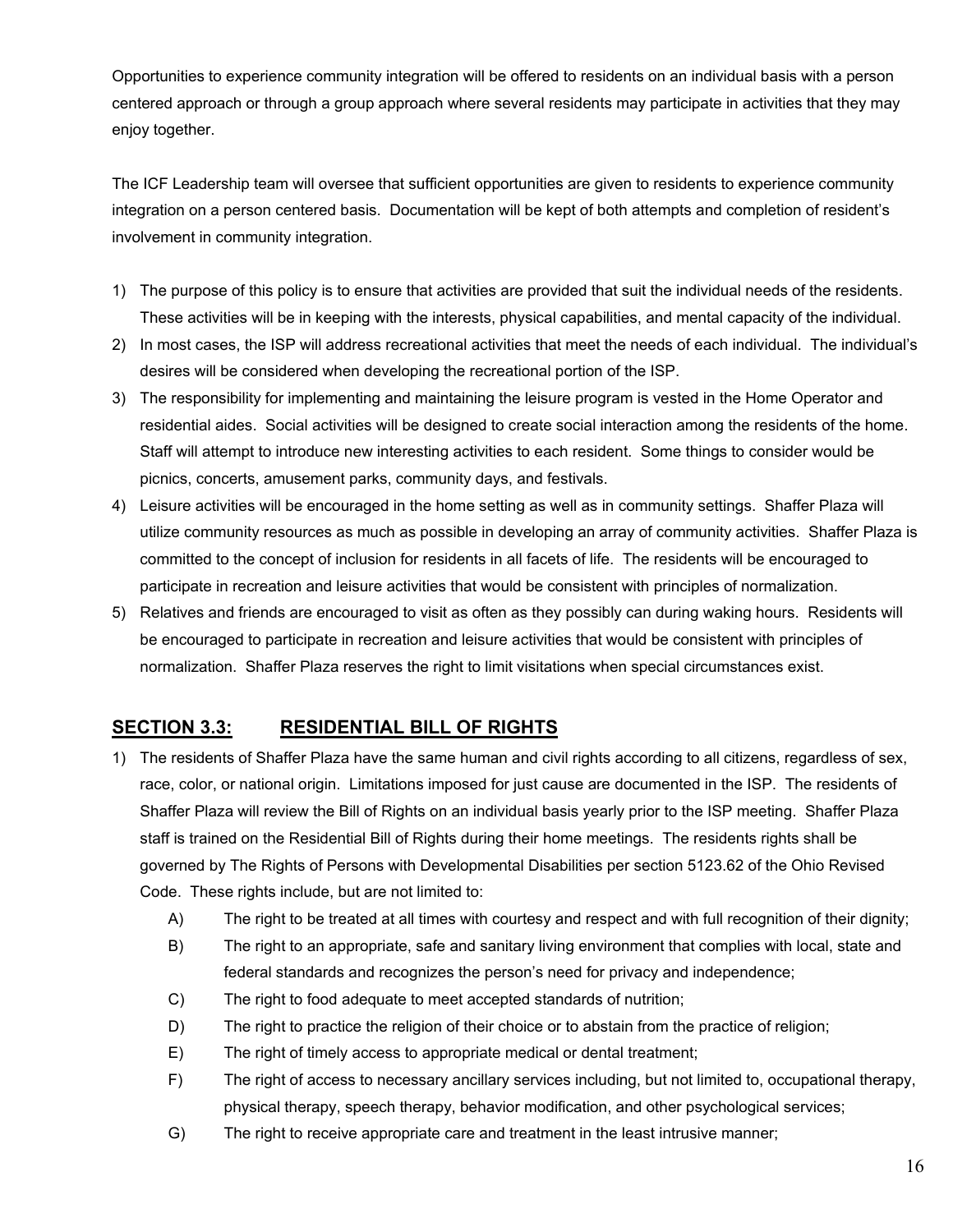- H) The right to privacy, including, both periods of privacy and places of privacy;
- I) The right to communicate freely with persons of their choice in any reasonable manner they choose;
- J) The right to ownership and use of personal possessions so as to maintain individuality and personal dignity;
- K) The right to social interaction with members of either sex;
- L) The right of access to opportunities that enable individuals to develop their full human potential;
- M) The right to pursue vocational opportunities that will promote and enhance economic independence;
- N) The right to be treated equally as citizens under the law;
- O) The right to be free from emotional, psychological, and physical abuse;
- P) The right to participate in appropriate programs of education, training, social development;
- Q) The right to participate in decisions that affect their lives;
- R) The right to select a parent or advocate to act on their behalf;
- S) The right to manage their personal financial affairs, based on individual ability to do so;
- T) The right to confidential treatment of all information in their personal and medical records;
- U) The right to voice grievances and recommend changes in policies and services without restraint, interference, coercion, discrimination, or reprisal;
- V) The right to be free from unnecessary chemical or physical restraints;
- W) The right to participate in the political process;
- X) The right to refuse to participate in medical, psychological, or other research or experiments.
- 2) The following procedure shall be followed in the event a grievance is being filed:
	- A) Resident will inform the Social Worker or QIDP that they have a complaint or feel their rights were violated. The Social Worker or QIDP will talk with the resident, other residents or staff involved in order to work things out for the resident and to make a decision. Residents may also talk to other staff members, whoever they feel comfortable talking to about their problems.
	- B) Residents may ask for a Resident Right's Committee Meeting if they are not happy with the way the Social Worker, QIDP or staff has worked their problem(s) out for them. At the time of the meeting, the Social Worker, QIDP or staff will present the complaint or rights violation to the entire Resident Right's Committee. The committee will discuss the problem(s) and try to solve the problem(s) and make a decision.
	- C) Residents may call DRO (Disability Rights of Ohio) and ODDD (Ohio Department of Developmental Disabilities). if they do not like or do not agree with the committee's decision. The resident may report their complaint or rights violation to the agency. The Social Worker, QIDP or staff will help the resident complete the reporting procedure.

# **SECTION 3.4: RESIDENT RIGHTS COMMITTEE**

1) Shaffer Plaza Resident Rights Committee was formed in order to ensure that resident's rights are not being violated. The committee is comprised of Shaffer Plaza Residential Manager, QIDPs, Nurse, Home Operators, Shaffer Plaza Resident, and an outside Community person. Shaffer Plaza Residential Manager facilitates all committee meetings, as well as makes appointments for new committee members as needed.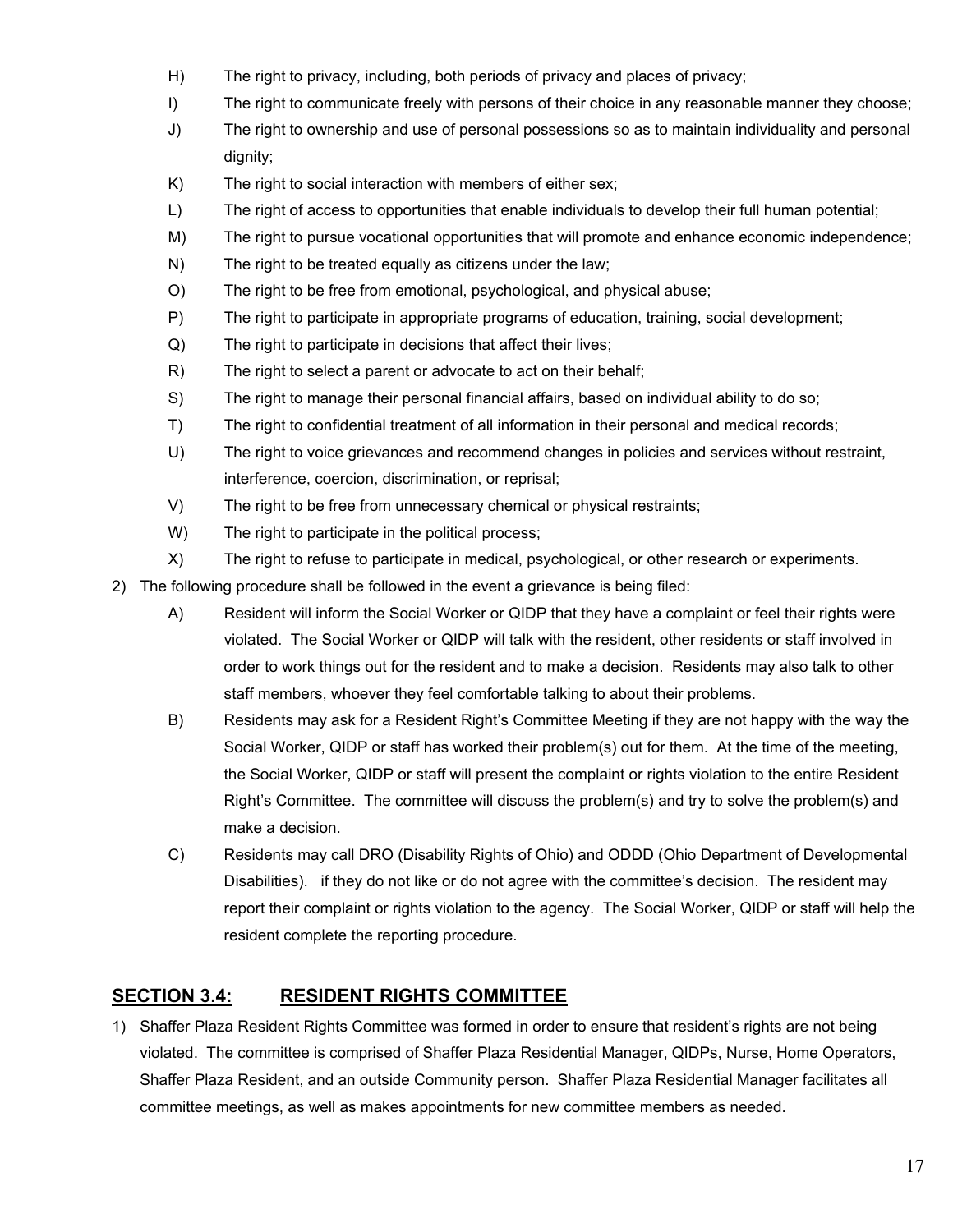- 2) This committee meets monthly in order to review and approve all resident behavior plans and psychotropic medications to ensure that the appropriate combination of behavioral interventions and psychotropic medications are being utilized. The committee also reviews the use of adaptive equipment and restraints. Behavioral data is reviewed and compared with the previous two months data in order to assess progress of behavior plan. The committee also reviews all UI reports in order to ensure that there are no patterns or concerns regarding resident incidents. If a pattern or concern is identified by the committee, a Special Team meeting will be scheduled by QIDP in order to address these issues. The committee also reviews UI reports in order to verify that the appropriate investigational strategies are utilized during QIDP follow-up review of the incident. If pertinent, the committee hears resident grievances and makes appropriate recommendations. Committee approval is documented in the Resident Rights Committee meeting minutes.
- 3) Residential Manager is responsible for compiling minutes from the committee.

# **SECTION 3.5: DISCONTINUED PLACEMENT FROM SHAFFER PLAZA**

*Discontinuation of a resident's placement from Shaffer Plaza may be initiated by the resident, the resident's parent/guardian/Power of Attorney, or by the administration of Shaffer Plaza.*

If a resident, or the resident's parent/guardian/POA, requests to discontinue placement at Shaffer Plaza, the Residential Manager, Home Operator, and the QIDP will arrange to meet with the resident and his/her parent/guardian/POA to explain the advantages and disadvantages of leaving Shaffer Plaza. If a decision is made by the resident to leave Shaffer Plaza, the QIDP will ensure that:

- 1) A summary of the resident's findings, progress, and plans are placed in the resident's file.
- 2) When requested, referrals are provided to the resident and parent/guardian/POA to inform them of available services provided by community agencies and resources. These services may include: Ohio Department of DD, Job and Family Services, Social Security Administration, the Community Action Council, long term care facilities within the tri-state area and hospitals.
- 3) When a new residence is identified, all information needed to continue the resident's Plan of Care and/or ISP are provided to the administration and staff of the new facility.

When discontinued placement is the recommendation of the Interdisciplinary Team, the QIDP shall also arrange to meet with the resident and his/her parent/guardian/POA and insure that the same steps (as above) are completed.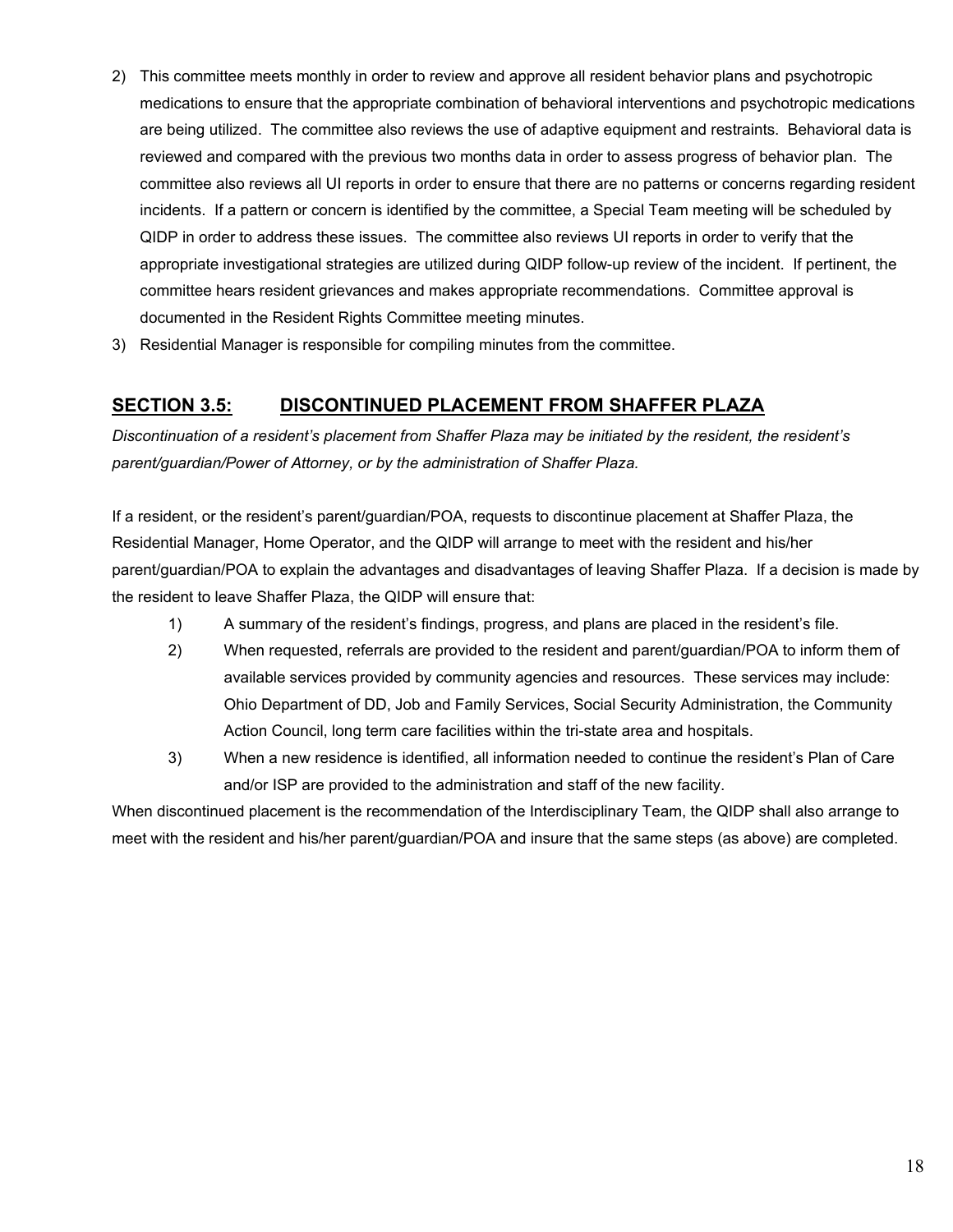### **SECTION 4.1: SHAFFER PLAZA ABUSE/NEGLECT PROCEDURE**

#### 1) **Staff Training:**

All Shaffer Plaza staff receiving Bill of Rights Training provided by Shaffer Plaza QIDP/LSW. This training includes specific definitions of abuse/neglect situations, as well as UI/MUI definitions. Training will also include a review of the facility's UI/MUI reporting procedures. Documentation of this training will be filed with monthly house meeting minutes.

Additionally, staff will receive monthly training in regards to maintaining professional conduct while at work. Training will be provided by the Shaffer Plaza Home Operator, and documentation of this training will be filed with monthly house staff meeting minutes.

All newly hired staff will participate in abuse/neglect and UI/MUI training as part of their staff orientation training prior to working any shifts. Training will be provided by Shaffer Plaza QIDP, Home Manager or LSW. Verification of participation in this training will be filed with each new employee's personnel file.

**MUI** means the alleged, suspected, or actual occurrence of an incident that adversely affects the health and safety of an individual, including acts committed or allegedly committed by one individual against another individual. Major Unusual Incidents (MUIs) include but are not limited to the following: physical abuse, sexual abuse, verbal abuse (whether or not the individual perceives it to be), misappropriation, neglect, death, law enforcement involvement, attempted suicide, relocation/inability to provide services, missing persons, medical emergency, unplanned or unscheduled hospital admission, injury, behavior support, rights violation, and series of incidents. (See attached copy of MUI rule definitions/interpretation).

### 2) **Reporting Procedures:**

# **ALL INCIDENTS INVOLVING SHAFFER PLAZA RESIDENTS (INCLUDING INCIDENTS INVOLVING SUSPECTED ABUSE OR NEGLECT), ARE TO BE REPORTED IMMEDIATELY TO SHAFFER PLAZA MANAGEMENT VIA "SHAFFER PLAZA UI/MUI REPORTING PROCEDURES".**

These procedures must be followed each time a Major Unusual Incident (MUI) occurs:

- i) Notify Nursing of incident if there is an injury or suspected injury.
- ii) The staff who was involved/witnessed the incident is to call the *QIDP or Home Manager On Call Number.*
	- QIDP or Home Manager will instruct staff to fill out an MUI form and any necessary witness statements. These forms must be completed before ending your shift that day. Failure to do so will result in disciplinary action as per the Jefferson County DD personnel policy. Place all necessary paperwork in the MUI/UI mailbox.
- iii) QIDP or Home Manager will then contact:
	- **MUI Coordinator**
	- SSA on call after hours/weekends
	- Residential Manager
	- SSA Director (if Residential Manager is Unavailable)
	- Guardian/POA of Individual(s) if applicable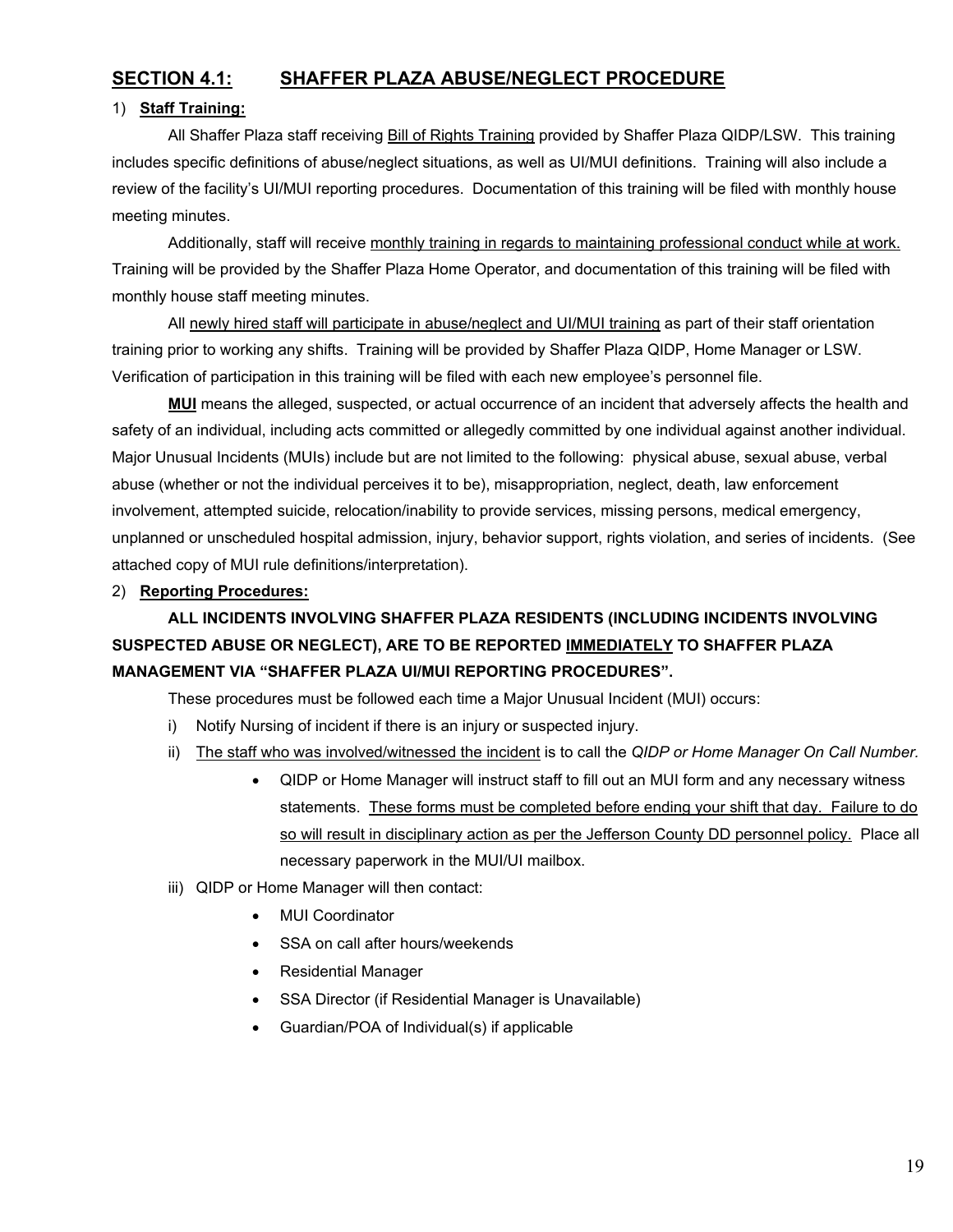These procedures must be followed each time an Unusual Incident (UI) occurs:

- i) Notify Nursing of incident if there is an injury or suspected injury.
- ii) The staff who were involved/witnessed the incident is to call the *QIDP or Home Manager On Call Number*.
	- QIDP will instruct staff to fill out a UI form and any necessary witness statements. These forms must be completed before ending your shift that day. Failure to do so will result in disciplinary action as per the Jefferson County DD personnel policy. Place all necessary paperwork in the MUI/UI mailbox.
- iii) QIDP will then contact:
	- Residential Manager
	- SSA on call
	- Guardian/POA of Individual(s) if applicable.

### 3) **Disciplinary Procedures/Failure to Report:**

- i) Late Reporting UI/MUI: When an incident is not immediately reported as per facility procedures, the involved employee will be subject to disciplinary action as per Jefferson County DD Personnel Policy.
- ii) Late Reporting Suspected Abuse/Neglect: Any employee failing to immediately report suspected incidents of abuse or neglect will be subject to disciplinary action as per Jefferson County DD Program Personnel Policy. These incidents will be considered to be 'Group 3' violations, and will result in up to three days suspension from work without pay for first offense, up to 30 day suspension from work without pay for second offense, and employee termination for third offense.

Shaffer Plaza QIDP will immediately consult with Shaffer Plaza Residential Manager & Jefferson County DD MUI coordinator regarding any questionable incidents.

### 4) **Disciplinary Procedures when Incidents of Suspected Abuse or Neglect are Reported:**

Shaffer Plaza Residential Manager will immediately place the involved staff person on paid administrative leave. The involved staff will remain on administrative leave until one of the following occurs: (1) the incident is determined by the State of Ohio to not be classified as an MUI, or (2) the issue is resolved as a result of the facility's investigation of the incident.

 If an incident is found to be substantiated, the facility will take corrective action to ensure that it does not reoccur. Additionally, disciplinary action will be immediately taken against the involved staff person as per Jefferson County DD Personnel Policy. Exact disciplinary action will be determined by the severity of the incident, but will range from specified time off from work to termination of employment.

Additionally, for all substantiated incidents of abuse or neglect, Shaffer Plaza will implement the following procedures to monitor identified employees:

- i) Home Operators will utilize direct observation of employee, feedback from consumers, and feedback from co-workers. If after six consecutive months of monitoring, no additional concerns are identified, monitoring will be discontinued.
- ii) Should additional issues be identified prior to that time, additional administrative action will be taken by management, which may include termination of employment.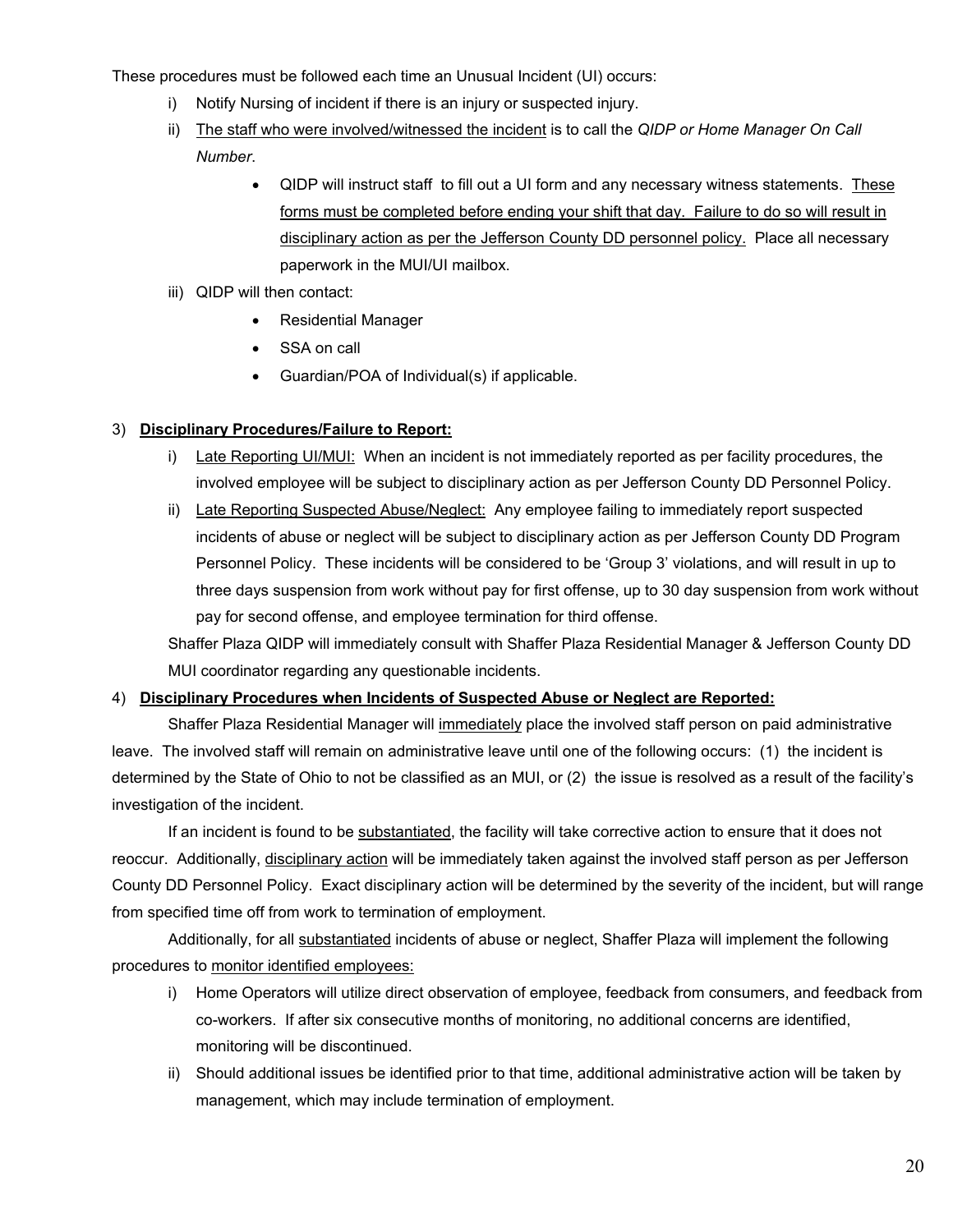iii) Additionally, Shaffer Plaza QIDP will log incidents to include identification of staff involved in all incidents. In the event that a pattern involving specific staff/residents is identified, the facility will perform an investigation into these incidents.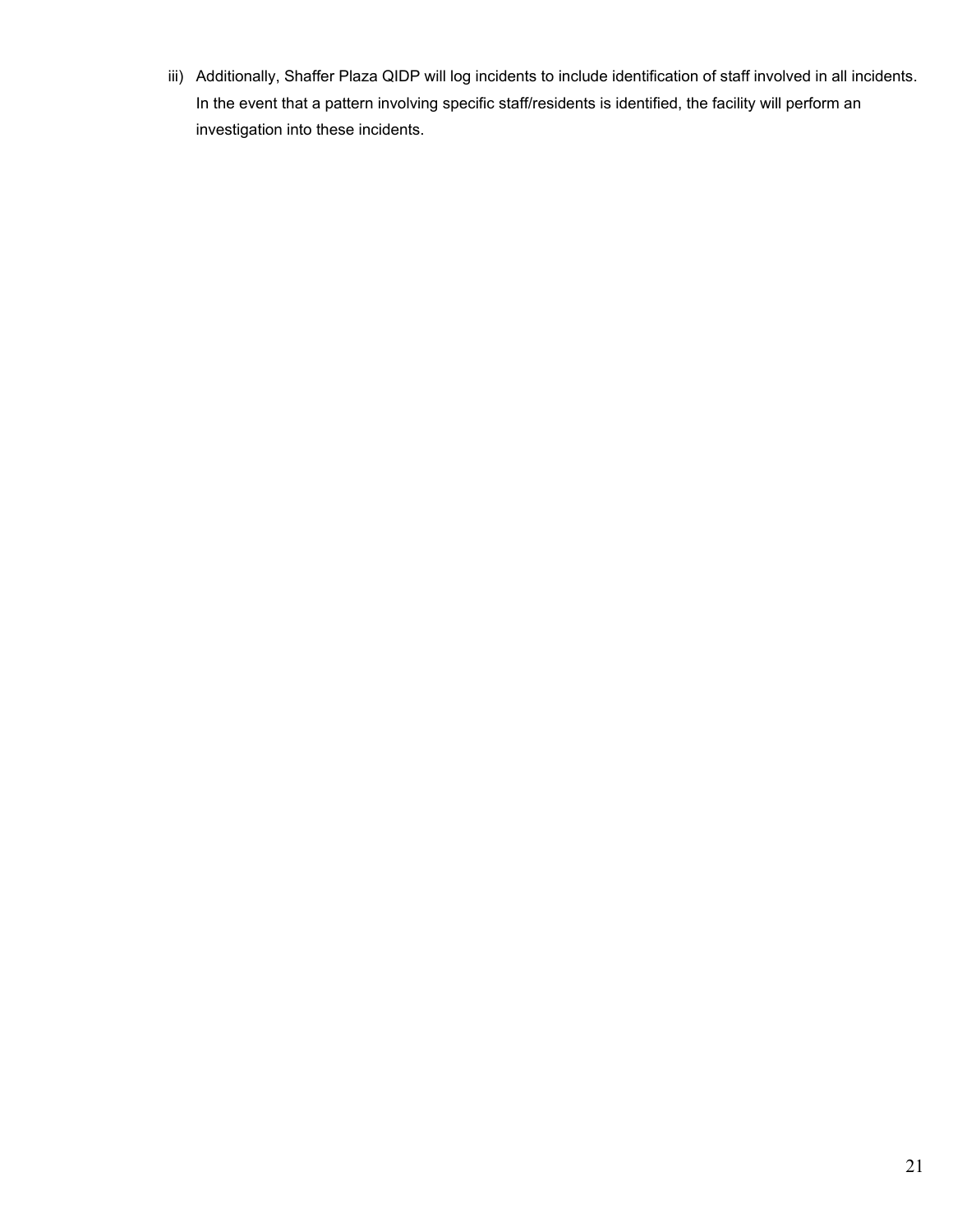### **SECTION 5.1: FEES CHARGED TO INDIVIDUALS FOR RESIDENTIAL SERVICES**

#### 1) 18 and Over

The following information must be provided to the Manager of Shaffer Plaza in order to determine room and board fees for the residents.

- a) Verification of individual's (resident's) income. This may include Social Security benefits, SSI, SSDI, VA benefits, interest on Savings Accounts or Certificates of Deposit, or any other sources of income.
- b) Verification of all regular or fixed expenses. This may include medication, insurance policies, hospitalization insurance or any other fixed expenses.
- 2) If the resident is eligible for Medicaid, the cost for room and board will be the amount of individual income minus an approved allowance for personal spending to be determined by the Ohio Department of Job and Family Services.
- 3) If the resident is private pay, the cost per day will be equal to that of Title XIX reimbursement.

### **SECTION 5.2: RESIDENT FINANCES**

- 1) It is determined at each individual's annual ISP meeting whether that individual has the capability to manage his/her own finances, and to what extent. If it is determined that the facility should manage the individual's funds, and appropriate authorization is signed by the resident or their guardian during the ISP meeting.
- 2) In the event that it is recommended that the facility manage the individual's funds, the degree to which the facility is to manage these funds is clarified at the IHP meeting. This information is documented in the ISP meeting minutes by QIDP. Home Operator is responsible for managing these funds.
- 3) Receipts are kept for all purchases made by the Home Operator on behalf of the resident.
- 4) Residents must sign for all monies given to them for personal spending. No receipt is required for these funds.
- 5) An individual financial record will be kept with a running balance equaling the actual amount of money in the account.
- 6) At least every 60 days, an accounting of these funds is completed. The account balance is reviewed by another employee, in the presence of the Home Operator, to verify account accuracy. The employee verifying the account balance will initial that they have completed the review by documenting this on the resident financial record.
- 7) Home Operators receive monthly allocations of resident funds. All Home Operators will meet together at a predetermined time in order to receive these funds. In the event that a Home Operator is unavailable due to extended leave or vacation, their funds will be held by the Residential Manager until they return. All Home Operators will sign that they have received funds for their home. Receipts for these funds will be filed at Home C office.

### **SECTION 5.3: RECEIPT OF LARGE SUMS OF MONIES**

1) Large sums of money that may be obtained from government entities or from private/personal sources that exceed \$1,500 will be reported to the ODJFS. Within 30 days the money will be spent on appropriate needs and/or wants of the individual. (ODJFS may be consulted concerning appropriate expenditures).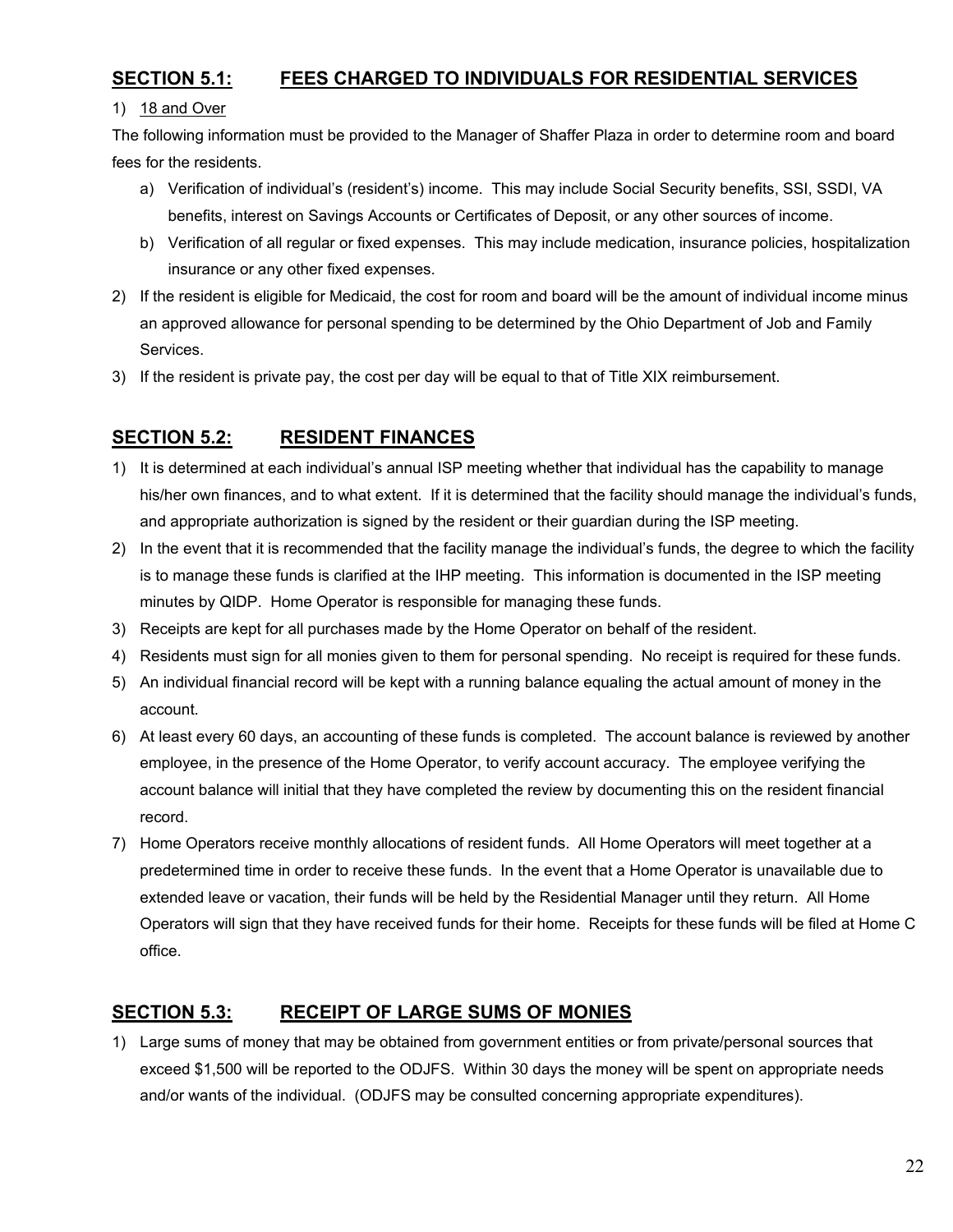# **SECTION 5.4: RESIDENT USE OF LARGE SUMS OF MONIES**

- 1) The Home Operator will assume responsibility for counseling and advising residents regarding the use of large sums of money that they may accrue over a period of time. The maximum amount the provider can spend for any one purchase is \$300 without getting prior approval from the guardian. The guardian will give consent for any purchase over \$300.
- 2) The Home Operator will provide the resident with information necessary to assist that resident in using their resources in a fiscally sound manner.
- 3) The Home Operator, with input from the resident, may assist the resident in making purchases that meet the individual needs and/or desires of the resident.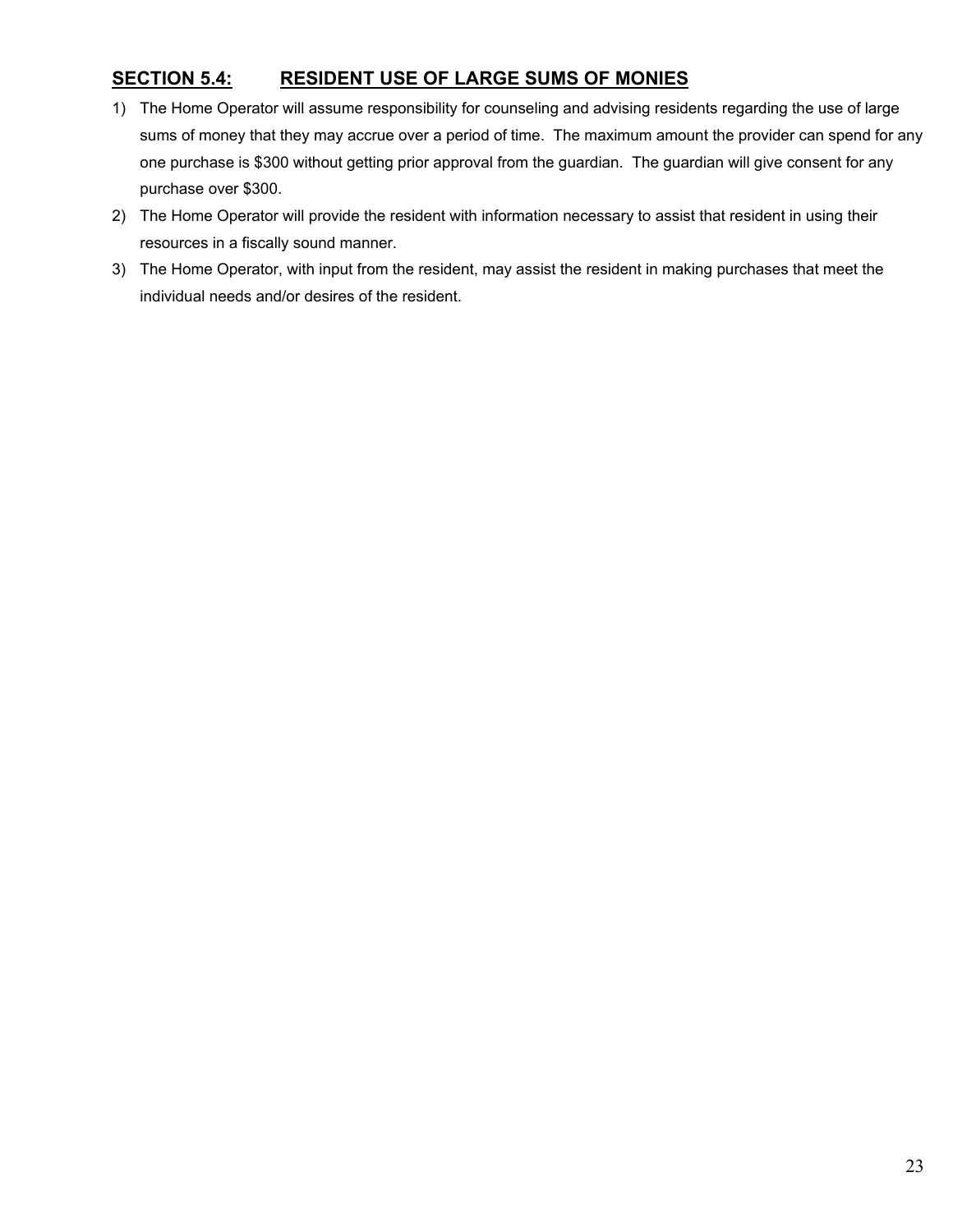# **SECTION 6.1: DIETARY SERVICE (RESIDENTIAL DIETS)**

#### 1) **Menus:**

The Consultant Dietitian plans the menus. The menus are written by the Consultant Dietitian after consultation with the Home Managers. They will reflect as much as possible, the preferences of the residents as manifested by their food acceptance, comments and suggestions. The Consultant Dietitian will periodically review the menus and make adjustments as needed.

The menus will be planned and written in advance. There will be a six week menu cycle of regular and routine therapeutic diets. The six week cycle will provide a variety of foods.

The menus are adjusted for the age, sex, activity and ability of the current residents. They will be further adjusted for any medical requirements according to the Physician's order. If a resident's diet order does not fit into the routine therapeutic diet of the cycle, an individualized therapeutic diet will be ordered.

The cycle menu in use – both regular and routine therapeutic diet – will be posted in the kitchen at all times where they will be available for inspection by staff, residents and others.

The substitution record will be located in each home. It will be dated and filled in properly. It will be kept on file with the menus in each home.

#### 2) **Modified and Therapeutic Modification: Diet Orders Policy:**

All diets, regular or therapeutic, will be ordered by the consulting Physician. The Consultant Registered Dietitian (RD) will make recommendations to the Physician for his final decision. The interdisciplinary team may recommend changes in food consistency to ensure that food is being served to meet the residents needs..

#### Procedure:

- i) The Physician writes the Diet Order on the Doctor's order sheet.
- ii) The Nursing Department takes the order off and places it on the Nursing Care Plan as well as on Diet Order Sheet posted in the kitchen. This is done by yellowing out the old order and writing in the new order with date.
- iii) The House Manager will refer to the Diet Order Sheet at all times as a guide in the preparation and service of the diets.
- iv) If a member of the Interdisciplinary staff feels that a change in consistency of food will better serve a resident's needs, she/he will consult with the Nursing Department and the Dietitian.
- v) The RD will be informed of all new or changed Diet Orders (including consistency modifications) by phone or note (depending on urgency). She will then complete a dietary assessment with any recommendations and document this on her Dietary Progress Notes. Changes in portion size will also be documented by the RD.

#### 3) **Meal Frequency**

Purpose: To ensure that meals are provided at proper intervals and contain adequate nutritional values in relation to the activity needs and time interval to the next meal.

Implementation: The residents will receive meals and snacks in accordance with the following schedule:

Breakfast served from 7:00 a.m. to 8:00 a.m.

Lunch served from 11:00 a.m. to 12:30 p.m.

Dinner served from 4:30 p.m. to 6:00 p.m.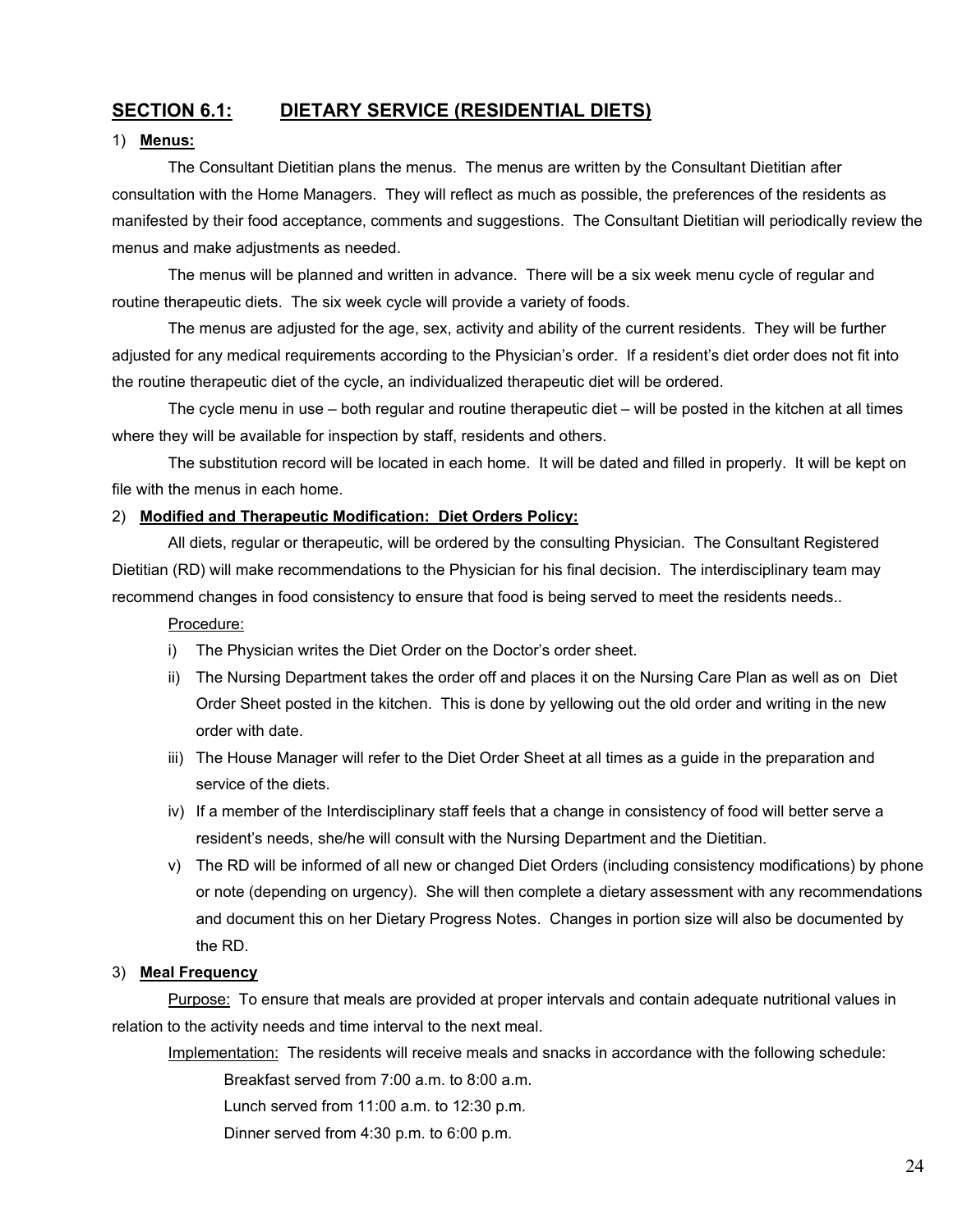|                      | <b>AVERAGE</b>          | <b>LARGE</b>                | <b>SMALL</b>            |  |
|----------------------|-------------------------|-----------------------------|-------------------------|--|
| <b>FOOD</b>          | <b>SERVING</b>          | <b>SERVING</b>              | <b>SERVING</b>          |  |
| Meat:                |                         |                             |                         |  |
| Noon Meal            | 2 oz.                   | 3 oz.                       | 2 oz.                   |  |
| <b>Evening Meal</b>  | $M - 4$ oz./F $- 3$ oz. | $M - 5$ oz./F $- 4$ oz.     | 2 oz.                   |  |
| Scrambled Egg        | 1 oz. $ \frac{1}{4}$ c. | $1\frac{1}{2}$ oz. - 1/3 c. | $\frac{1}{4}$ C.        |  |
| Vegetables           | $\frac{1}{2}$ C.        | $2/3$ c.                    | $1/3$ c.                |  |
| Fruits               | $\frac{1}{2}$ c.        | $2/3$ c.                    | $1/3$ c.                |  |
| Salads               | $\frac{1}{2}$ c.        | $2/3$ c.                    | $1/3$ c.                |  |
| Potatoes             | $\frac{1}{2}$ c.        | $2/3$ c.                    | $1/3$ c.                |  |
| Ice Cream            | $\frac{1}{2}$ c.        | $2/3$ c.                    | $1/3$ c.                |  |
|                      | <b>AVERAGE</b>          | <b>LARGE</b>                | <b>SMALL</b>            |  |
| <b>FOOD</b>          | <b>SERVING</b>          | <b>SERVING</b>              | <b>SERVING</b>          |  |
| Puddings             | $\frac{1}{2}$ c.        | $2/3$ c.                    | $1/3$ c.                |  |
| <b>Bread</b>         | 1 slice                 | 2 slices                    | $\frac{1}{2}$ slice     |  |
| <b>Buns for Meat</b> | 1 Large (2oz)           | 1 Large                     | 2 oz. meat on           |  |
|                      |                         |                             | 1/ <sub>2</sub> Large   |  |
| Soup                 | 6 oz.                   | 8 oz. (may have             | 4 oz.                   |  |
|                      |                         | more)                       |                         |  |
| Juices               | $\frac{1}{2}$ c.        | 1 c.                        | $\frac{1}{4}$ C.        |  |
| <b>Milk</b>          | $8$ oz. $-1$ c.         | 8 oz. - 1 c.                | 4 oz. $ \frac{1}{2}$ c. |  |

### 4) **Portion Control for all Diets but Caloric Control**

• Diabetic and Reducer (i.e. caloric control) have specific amounts stated on the menu.

### 5) **Diet Meal Pattern**

|                  | 1000             | 1200             | 1500             | 1800             | 2000             | 2200             | 2400                      |
|------------------|------------------|------------------|------------------|------------------|------------------|------------------|---------------------------|
| <b>Breakfast</b> |                  |                  |                  |                  |                  |                  |                           |
| Fruit            |                  | 1                | 1                |                  | $\overline{2}$   | $\overline{2}$   | $\overline{2}$            |
| Meat             |                  | 1                | 1                |                  | 1                |                  | 1                         |
| Starch           | 1                | 1                | $\overline{2}$   | $\overline{2}$   | 3                | 3                | $\ensuremath{\mathsf{3}}$ |
| $1/2$ % Milk     | $\frac{3}{4}$ C. | $\frac{3}{4}$ C. | $\frac{3}{4}$ C. | $\frac{3}{4}$ C. | $\frac{3}{4}$ C. | $\frac{3}{4}$ C. | 1 c.                      |
| Fat              | 1                | 1                | 1                | 1                | $\overline{2}$   | $\overline{2}$   | $\overline{2}$            |
| Lunch            |                  |                  |                  |                  |                  |                  |                           |
| Fruit            | 1                | $\overline{2}$   | $\overline{2}$   | $\overline{2}$   | $\overline{2}$   | $\overline{2}$   | $\overline{2}$            |
| Meat             | 2                | $\overline{2}$   | $\overline{2}$   | $\overline{2}$   | $\overline{2}$   | 3                | $\mathbf{3}$              |
| Starch           |                  | 1                | $\overline{2}$   | 3                | 3                | 3                | $\mathbf{3}$              |
| Vegetable        |                  |                  | 1                |                  |                  | 1                | $\overline{2}$            |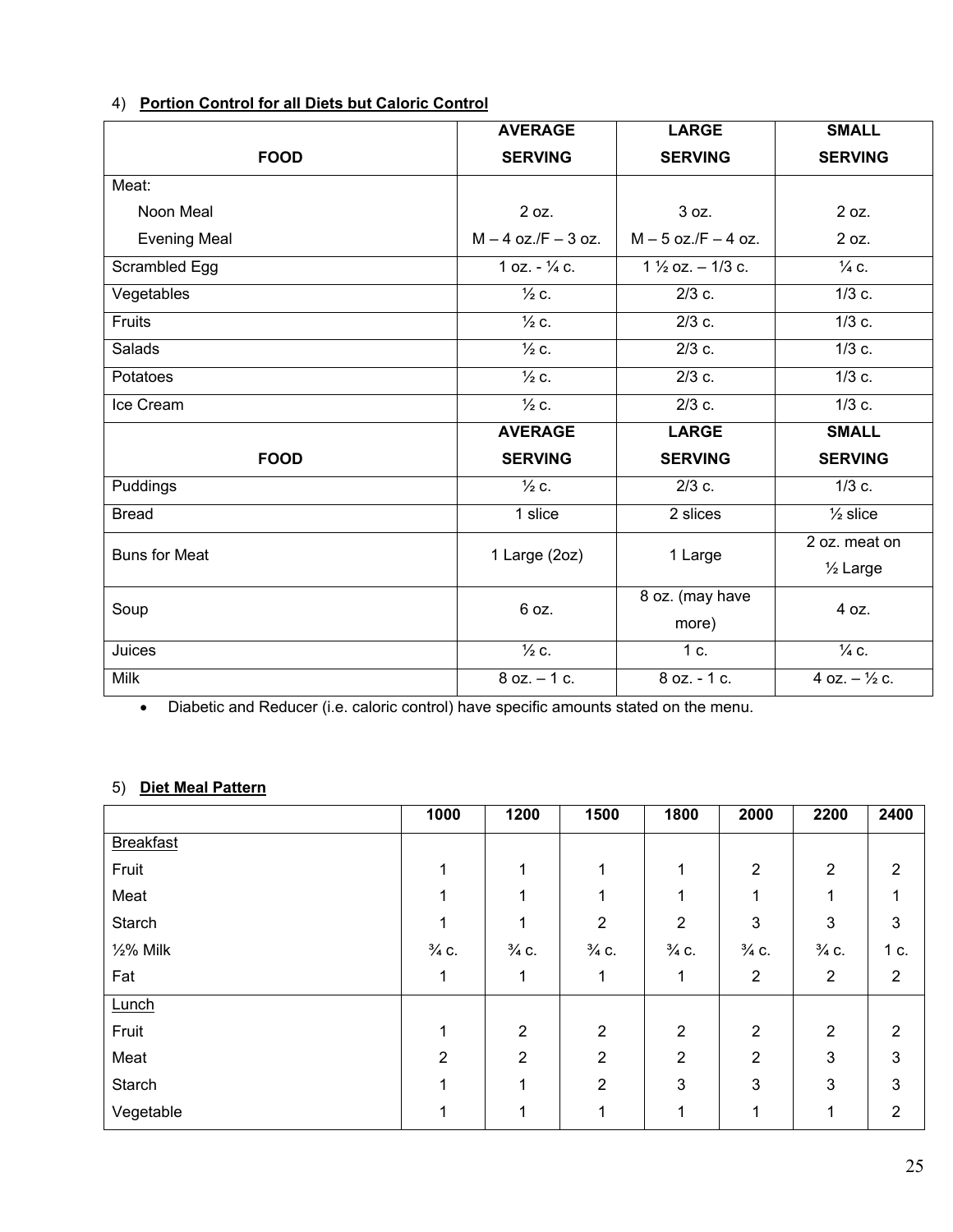| $\frac{1}{2}\%$ Milk | $\pmb{0}$        | $\pmb{0}$        | $\mathbf 0$      | 0                | $\pmb{0}$        | $\pmb{0}$        | $\pmb{0}$      |
|----------------------|------------------|------------------|------------------|------------------|------------------|------------------|----------------|
| Fat                  | $\frac{1}{2}$    | $\mathbf{2}$     | $\overline{2}$   | $\boldsymbol{2}$ | $\sqrt{2}$       | $\overline{2}$   | $2\frac{1}{2}$ |
| <b>Dinner</b>        |                  |                  |                  |                  |                  |                  |                |
| Meat                 | $\overline{2}$   | 3                | $\mathbf{3}$     | $\mathbf{3}$     | $\overline{4}$   | 4                | 4              |
| Starch               |                  | 1                | $\overline{2}$   | $\overline{2}$   | 3                | 4                | $\overline{4}$ |
| Vegetable            |                  | 1                | $\overline{2}$   | $\overline{2}$   | $\overline{2}$   | $\overline{2}$   | $\overline{2}$ |
| Fat                  |                  | 1                | $\overline{2}$   | $\overline{2}$   | $\overline{2}$   | $\overline{2}$   | $\mathbf{3}$   |
| Fruit                | 1                | 1                | $\overline{2}$   | $\overline{2}$   | $\overline{2}$   | $\overline{2}$   | $\overline{2}$ |
| $1/2$ % Milk         | $\frac{3}{4}$ C. | $\frac{3}{4}$ C. | $\frac{3}{4}$ C. | $\frac{3}{4}$ C. | $\frac{3}{4}$ C. | $\frac{3}{4}$ C. | 1 c.           |
| H.S. (Bed time)      |                  |                  |                  |                  |                  |                  |                |
| $1/2%$ Milk          | $\frac{1}{2}$ c. | $\frac{1}{2}$ c. | $\frac{1}{2}$ c. | $\frac{1}{2}$ C. | $\frac{1}{2}$ c. | $\frac{1}{2}$ C. | 1 c.           |
| Starch               | 1                | 1                | 1                | $1 - 1$          | $1 - 1$          | $1 - 1$          | $1 - 1$        |
| Fat                  | $\mathbf 0$      | $\mathbf 0$      | $\mathbf 0$      | 1                | 1                | $\mathbf{1}$     | 1              |
| Meat                 | $\pmb{0}$        | $\pmb{0}$        | $\pmb{0}$        | 1                | 1                | 1                | 1              |

#### Suggested Substitution to obtain Similar Nutritional Value

### Group

### **Juices**

- a) Juices may be substituted for each other
	- i) Group I Vitamin C juices such as Orange, Grapefruit or Citrus blend
	- ii) Group II Juices fortified with Vitamin C if 100% juice such as Pineapple, Apple, Grape, Tomato Juice.
	- iii) Group III Vitamin C fortified Cranberry Cocktail not pure juice but occasional use is accepted (not in WV)
- b) The following juices may be substituted for each other but never substituted for Group I Prune, Non-fortified Apple, Pineapple, Cocktails and Nectarine.
- c) Any juice in Group I may be used in place of one in Group II but Group II juices may not be used in Group I.

### **Fruits**

- a) Vitamin C Strawberries, Cataloupe, Oranges, Grapefruit, Mango may be substituted for each other. If these are the Vitamin C source for the day and not available, you may use a Fruit Juice from Group I or a Group I Vitamin C vegetable.
- b) Non-Vitamin C Fruits All others Peaches, Pears, Apples
- c) You may substitute a Vitamin C Fruit Group I for a Non-Vitamin C Fruit Group II but not the other way around.

### **Vegetables**

- a) Vitamin C Vegetables Broccoli, Cabbage, Brussel Sprouts, Green Peppers, Tomatoes, Cauliflower, Spinach, Fresh Potatoes, Kale, Collards may be substituted for each other or for Vitamin C fruit.
- b) Non-Vitamin C Vegetables others Beets, Beans, Celery, Lettuce.

### **Vitamin A Fruits & Vegetables**

a) Vegetables – Broccoli, Spinach, Greens, Carrots, Pumpkin, Sweet Potatoes, and Winter Squash. All may be substituted for each other or for a Vitamin A Fruit.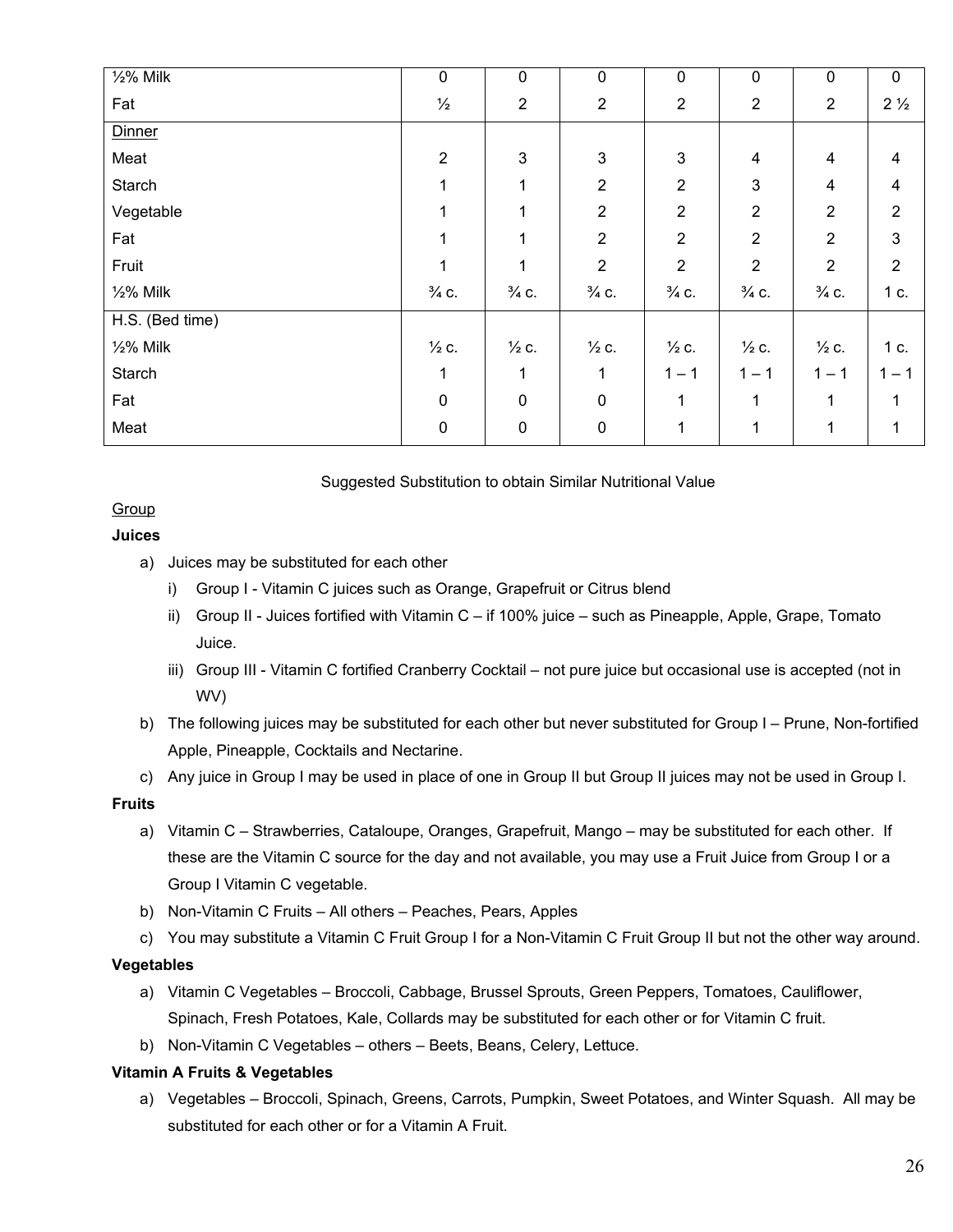- b) Vitamin A Fruit Mango, Apricot, Nectarine
- c) Liver Very High Vitamin A No other source needed.

#### **Starch Substitutions**

- a) Pasta any size or shape: spaghetti, noodles or macaroni
- b) If no pasta is available use rice
- c) If no rice is available use pasta
- d) If no rice or pasta is available use potato, corn or lima beans
- e) Corn, lima beans, or peas may be substituted for each other
- f) Bread, muffins, rolls, buns are substitutes.

### **Meat, Fish, Poultry**

Note: Bacon is not a substitute for anything it is "extra"

- a) Substitute Meat for Meat, Fish for Fish, Poultry (Chicken for Turkey), Cheese for a Cheese
- b)  $\frac{1}{4}$  cup cottage cheese = 1 egg = 1 oz. meat = 1 oz. cheese
- c) Breakfast meats  $-1$  egg a substitute for 1 oz. Ham or 1 oz. Sausage or  $\frac{1}{4}$  c. cottage cheese or vice versa.

### 6) **General Rules and Suggestions for Shaffer Plaza Kitchens**

- i) If a client is allergic to tomato juice the following substitutions can be made: Grapefruit, Orange, Fortified Apple juice, Fortified Pineapple juice, or Fortified Cranberry juice cocktail. If they are allergic to citrus juices then stick with apple, pineapple, and cranberry juices. If a client is allergic to tomatoes – substitute another yellow vegetable.
- ii) Whenever a client does not like a specific meat (Liver and Fish are common dislikes) replace the disliked item with a cheese sandwich, cottage cheese, hamburger, or a peanut butter sandwich.
	- (a) Find out which substitute is desired in the morning so that less of the main dish can be prepared and the substitutes are prepared.
	- (b) If a client refuses a meat during the meal, offer to substitute with a protein substitute such as a peanut butter sandwich, cheese, cottage cheese, yogurt, or lunch meat sandwich.
	- (c) If the majority of the house definitely does not like liver or fish contact the Dietitian and a permanent change can be made.
- iii) If a client will be out of the house at mealtime but will return for food Cover his food, refrigerate until they return home, and microwave to heat upon their return.
- iv) Keep recipes in a binder provided. These recipes should be kept where all staff can use them easily.
- v) The following items should be posted on the bulletin board:
	- (a) Weekly Menu Sheet
	- (b) Daily Menu Sheet
	- (c) Diet Order Sheet
	- (d) Suggested Substitution Sheet
	- (e) Food Substitution Record
	- (f) Food Service Operation License
	- (g) Any "special" diets for a client
- vi) Keep where staff and Dietitian can find and use them:
	- (a) Diet Care Plans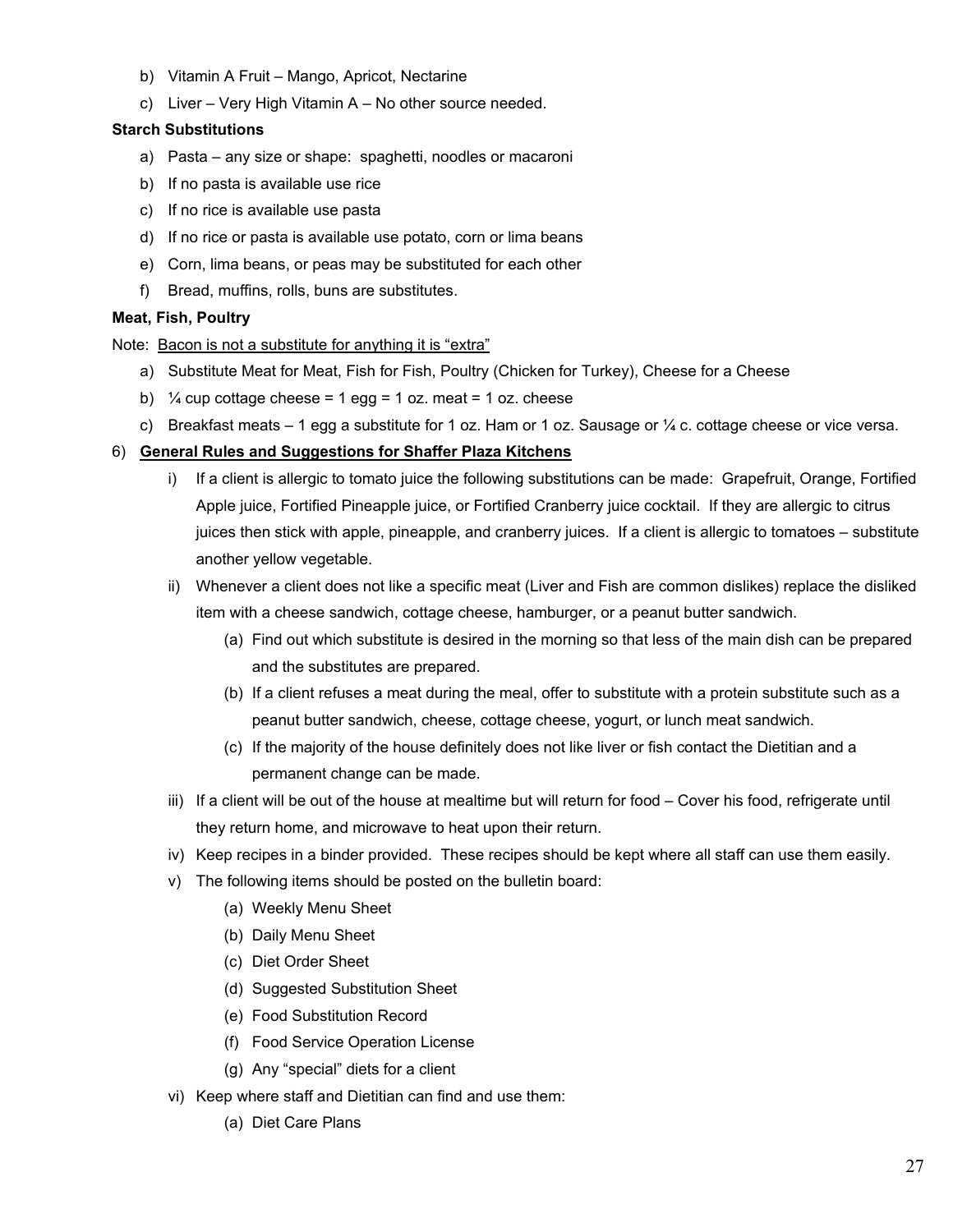- (b) Height-Weight Flow Chart
- (c) Sanitation and Safety rules
- (d) Microwave instruction book

### 7) **Dietary Disaster Procedures**

- a) General Statements and Suggestions
	- i) Flashlights with batteries shall be available. A battery powered radio shall also be available.
	- ii) Make preparations to have water delivered if needed. If you have advance notice of water shut-off, fill bath tubs and large containers with water. Use water sparingly.
	- iii) When electricity or water is shut-off, use disposable dishes, cups, silverware. A three day supply must be kept on hand.
	- iv) Coordinate with other house managers; help each other use up perishable foods. Share large cans; leftovers cannot be saved.
	- v) Decide if each house will prepare their food or whether a community meal will be prepared.
	- vi) Give ample amounts of food or allow for seconds as menu may contain fewer items than usual. Also during emergencies people eat more. No "Special" or "Therapeutic" diets will be followed except for Insulin Diabetics.
	- vii) Practice Good Sanitation
		- (a) Keep food covered once they are opened.
		- (b) Place all waste into plastic garbage bags, tie securely and remove to a designated holding area.
		- (c) Keep a container with water and Chlorox in the kitchen use to wipe up all spills.
- b) Conserving Food Preventing Loss
	- i) Freezers and Refrigerators
		- (a) The large freezer will keep food frozen at least 48 hours if left unopened. When emergency occurs, remove any items you will need to small freezer. You may want to switch some items to large freezer to make room.
		- (b) Use foods in refrigerator first. Open the refrigerator as little as possible. Think ahead and take out what you need for a meal at one time.
		- (c) Check small freezer after first twenty-four (24) hours. Use items from there after refrigerator items are used.
		- (d) Fill in with items from storeroom after the refrigerator items are used up.
		- (e) Share large cans with other homes remember leftovers cannot be saved.
- c) Cooking
	- i) When electricity is shut-off, all cooking will need to be done on your grill. Charcoal grilling must be done outside no matter what the weather.
	- ii) Each meal must have one hot item two preferable. Plan your cooking so that the main dish cooks first. While people are eating the water for beverage can heat.
	- iii) Save all fruit and vegetable juices as water may be unavailable or in short supply. Water is to be used for beverages and hand washing. Vegetable juices can be used to cook fresh vegetables, meats, placed in soups, sauces, etc. Fruit juices can be used in instant pudding and to cook meats.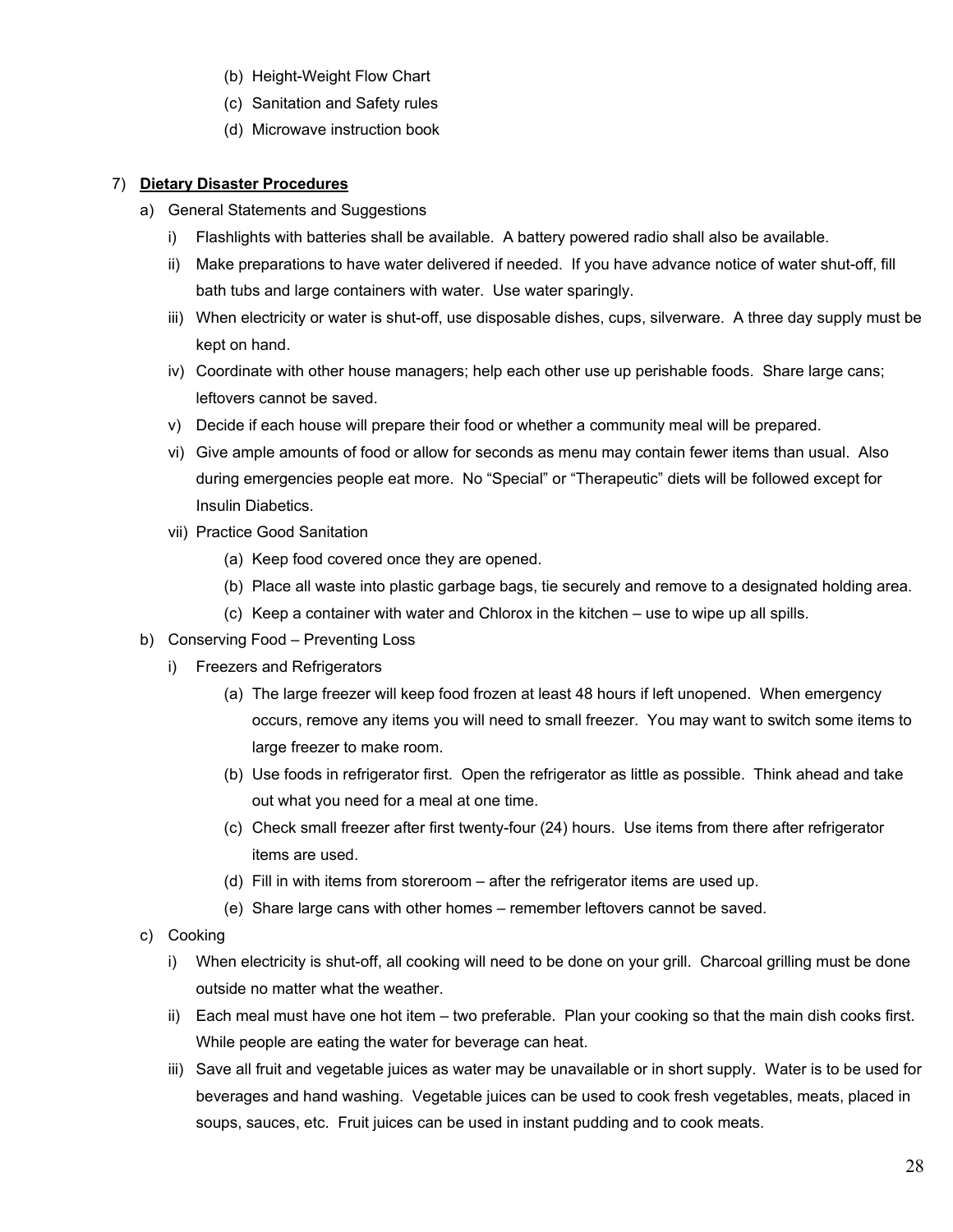- iv) Remember canned foods are already cooked reheating is only for palatability. They can be eaten cold.
- v) When no more fluid milk is left reconstitute dried skim (powdered) milk. Reconstitute according to directions if water is available. Heat to boiling, mix, cover and put outside to cool. If it is not practical to heat and cool then use it without cooking. Canned milk can be used in cooking and drinking (if diluted) but may not be accepted as a beverage.

|                  | Day 1                            | Day 2                      | Day 3                            |                             |
|------------------|----------------------------------|----------------------------|----------------------------------|-----------------------------|
| <b>Breakfast</b> | Juices from refrigerator         | Juices - Storeroom         | Juices                           | Juices                      |
|                  | Dry Cereal - Storeroom           | Dry Cereal                 | Dry Cereal                       | Dry Cereal                  |
|                  | Hot Cereal - if needed           | Hot Cereal - if needed     | Hot Cereal - if needed           | <b>Hot Cereal</b>           |
|                  | Hot chocolate, coffee, tea       | Hot chocolate, coffee, tea | Hot chocolate, coffee, tea       | Hot chocolate, coffee, tea  |
|                  | (heated on grill)                | Canned milk/recons. dry    | Canned milk/recons. dry milk     | Canned recons. dry milk     |
|                  | Fresh milk - refrigerator        | skim milk                  |                                  |                             |
| Lunch            | Hot soup (use canned with        | Hot soup                   | Hot soup                         | Hot soup                    |
|                  | water, milk, or vegetable juice) | <b>Bread</b>               | Tuna Salad or Egg Salad          | Sandwich (Meat from         |
|                  | Sandwiches - meat from           | Finish perishable meat and | Crackers                         | freezer)                    |
|                  | refrigerator, cheese from        | cheese from refrig         | <b>Canned Fruit</b>              | Cracker or Bread            |
|                  | refrigerator                     | Fresh or canned fruit      | Hot Beverage                     | <b>Canned Fruit</b>         |
|                  | Fresh Fruit                      | Hot Beverage               |                                  | Hot Beverage                |
|                  | Hot Beverage                     |                            |                                  |                             |
| <b>Dinner</b>    | Hot Meat from refrig             | Hot Meat - Storeroom       | <b>Hot Meat</b>                  | Hot Meat from Freezer       |
|                  | Vegetable Salad - refrig         | Vegetable Salad (if avail) | Canned vegetables                | Canned vegetables           |
|                  | Canned vegetable                 | Canned vegetable           | <b>Baked Beans or Lima Beans</b> | <b>Baked Beans or Limas</b> |
|                  | Crackers                         | Crackers                   | Crackers                         | Pudding w/canned milk       |
|                  | Ice Cream                        | Instant Pudding w/can milk | Ice Cream                        | Hot Beverage                |
|                  | Hot Beverage                     | Hot Beverage               | Hot Beverage                     |                             |
| <b>Snack</b>     | Cookies/Milk (refrig)            | Cookies/Milk (recons. dry) | Cookies/Milk (recons. dry)       | Cookies/Milk (recons. dry)  |
|                  |                                  |                            |                                  |                             |

### **Suggested Sample Meal Plans**

# **SECTION 6.2: DIETARY SERVICE (CLEANING/SANITATION)**

### 1) **Personal Sanitation and Safety Rules**

- i) Wash hands before beginning to cook. If interrupted while cooking to do other tasks, be sure to wash hands upon return to the kitchen to cook. Always wash hands after going to the toilet.
- ii) If you are sick, report off don't make others ill.
- iii) Step and turn away from food when you must cough or sneeze. Use a tissue, dispose of tissue and then wash hands.

### 2) **Food Handling Safety and Sanitation**

- i) Safe food temperatures are below 40° and above 140° F. Temperatures in between are not safe except for breads, cake and foods that will not spoil.
- ii) Hot food is to be kept at 140° F or above (preferably 160° F) while serving. Check your temperatures. Reheat if necessary.
- iii) If a client is out of the house for a meal and return to eat  $-$  (a) refrigerate his meal, (b) reheat in the microwave.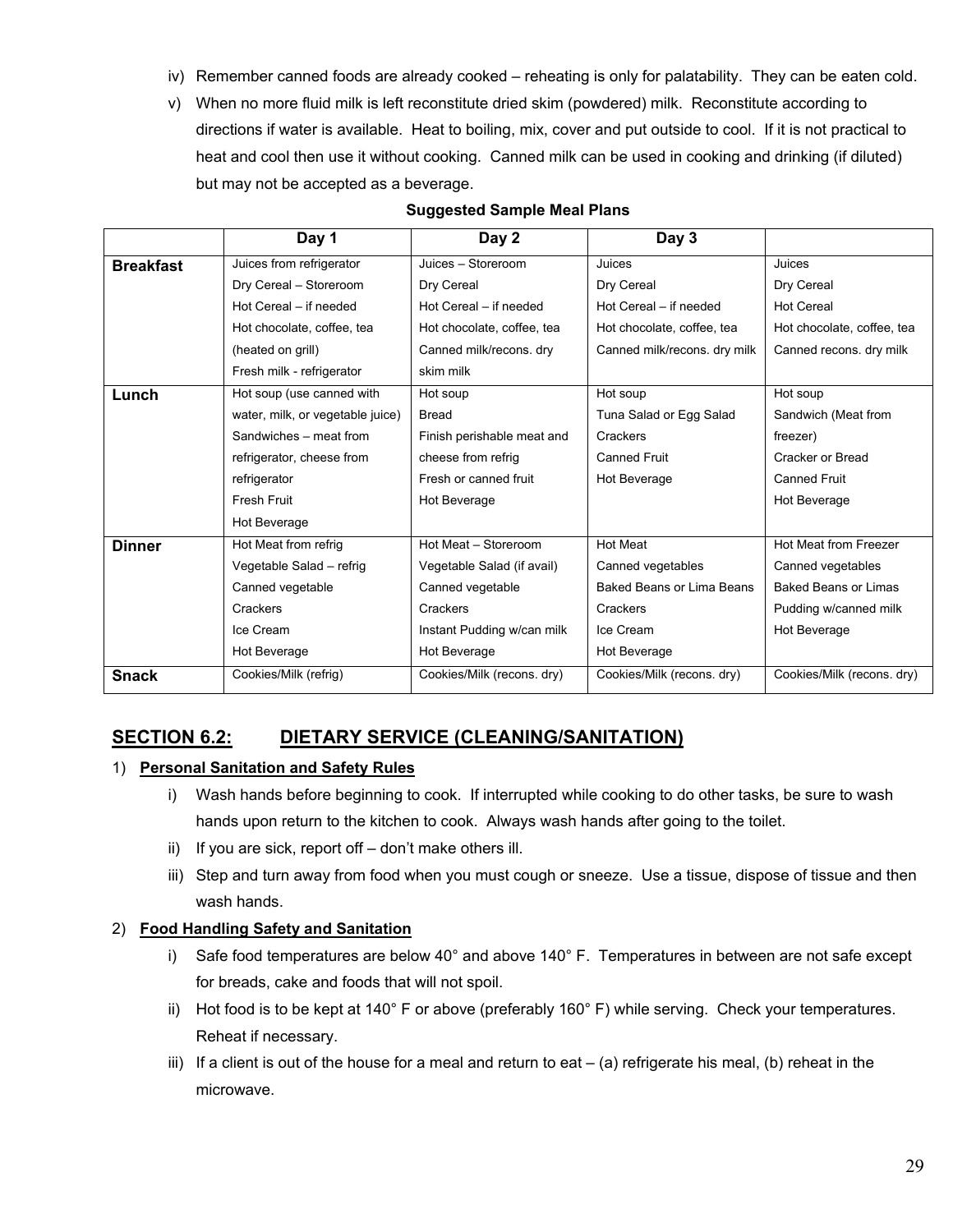- iv) Chilled foods should be as close to 40° F as possible at the time of service. In order to obtain this, salads, fruits, puddings, gelatins, etc. must be placed in the refrigerator early enough to chill. Test your temperatures before serving.
- v) Do not let salads, milk, fruits, desserts, etc. set on table more than 5 minutes prior to clients setting down at the table.
- vi) All salads (vegetable, meat, potato, egg) and all desserts except cakes or cookies and all other "potentially hazardous foods" must be refrigerated immediately after preparation. Foods prepared early and being held for later cooking must also be refrigerated immediately after preparation.
- vii) Cakes and cookies must be stored under a cover.
- viii) Frozen foods may be defrosted (a) in refrigerator place in refrigerator at least 24 hours before cooking (b) microwave – use "defrost" according to directions. Defrost just prior to cooking (c) large items may take 2 days to defrost in refrigerator or may be place under running water.
- ix) Cook all meats, stuffings, (including poultry meat) to an internal temperature of 165° Minimum Pork to 180° F. If a stuffing is baked in a turkey be sure the 165° F temperature is reached.
- x) Do not prepare foods that do not look, feel or smell as you feel they should. Discard anything abnormal.
- xi) Raw fruits, vegetables, and unprocessed meats, fish, poultry should be thoroughly washed under running water before beginning preparation or use.
- xii) Avoid as much manual contact with foods as possible. Use spoons, tongs, scoops, forks, spatulas when preparing or serving food. When hands must come in contact with food, wear plastic gloves.
- xiii) No raw eggs are to be served. All eggs must be cooked. If eggnog is needed use a mix. (Contact dietitian)
- xiv) No food served to a client may be reused in any manner.
- xv) Foods do not need to be cooled more than 15 minutes before being refrigerated.
- xvi) Wash top of all canned foods prior to opening.
- xvii)Test taste your cooking. DO NOT use your fingers. Remove food from dish with serving spoon place in tasting spoon. Step away from food and taste. Use clean spoons.
- xviii) Avoid touching surfaces of dishes and cups and silverware that will come in contact with food or drink. Handle properly and use proper serving utensils – forks, tongs, spatulas, for touching food.
- xix) Once a food or utensil or any item has been dropped on the floor it must be discarded if it cannot be properly sanitized. (Potholders, towels must be laundered)
- xx) Discard disposable containers or utensils after one use unless they can be safely sanitized in the dishwasher before reuse.
- xxi) Cutting boards must be sanitized after use. Do not prepare cooked foods on the same board as raw foods – use 2 different boards. Cutting boards should be dishwasher safe – of plastic or rubber (not wood). If 2 boards are not available – sanitize between use.
- xxii)Discard all chipped or cracked china or plastic ware.

#### 3) **Isolation Technique for Food Handling**

In order to protect the residents of Shaffer Plaza from infections, it may be the Physician's order or the Health Nurses desire to institute Isolation techniques. In order to prevent the intermingling of the dishes of the resident with infections with the general pool of dishes, the following procedure will be used: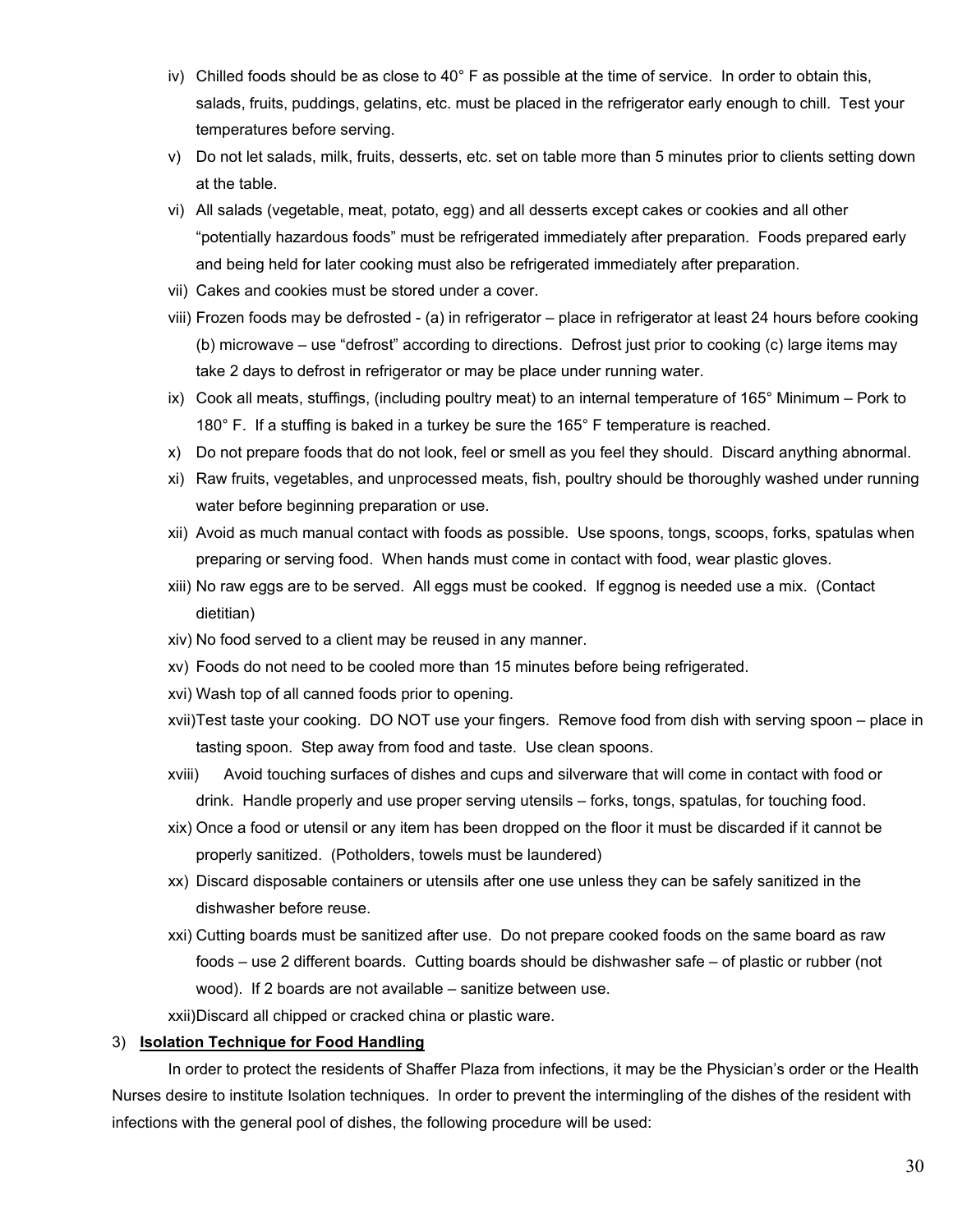Procedure – 2 person technique

- i) The resident will be served on disposable dishes and trays, and with disposable utensils, napkins, cups, etc.
- ii) At meal time the filled tray will be covered with foil for sanitation and heat retention and placed on a second tray (disposable or non-disposable). The kitchen person will hand carry this tray set-up to the resident's room.
- iii) The kitchen person will present the tray to the person who is taking care of the resident. This person will not have contact with the kitchen. This person caring for the resident will remove the covered tray from the second tray without touching the second tray which will be returned to kitchen by the kitchen person for sterilization. The person caring for the resident will serve the tray and supervise the residents eating as well as be responsible for tray disposal.
- iv) No disposable trays, dishes, utensils, paper or food will be returned to the kitchen. The person in the resident's room will dispose of the left over liquids in the toilet. Leftover food and all disposable items on tray will be placed into a plastic bag and discarded

### 4) **Cleaning Schedule**

The following schedule will be maintained for the cleaning of the equipment indicated:

- i) After Each Use Mixer Mixer **Top of stove** – check burners Blender Oven – if soiled Cutting Board Microwave All Work Services **Food Processor** Griddle and Deep Fryer Toaster Can Openers **Small Utensils** ii) Weekly Refrigerator **Stock Room** Outside of cabinets **Sinks** Ranges & Ovens iii) Daily Metal Containers for Supplies Bread Drawer
	- Ranges and Ovens as indicated Storeroom Wipe spills Work Tables **Refrigerator** – Wipe spills Sinks Shield above stove Dishwasher **Microwave**

Floors Dietary Carts

### 5) **Refrigerators and Freezers**

- i) Safe temperature for the freezer is 0 to -10° F. Watch your temperatures and if they increase reset your control.
- ii) Be especially observant as outside temperatures climb. You may need to reset your controls.
- iii) Check freezer and refrigerator temperatures daily. Document the temperatures on the Temperature Chart.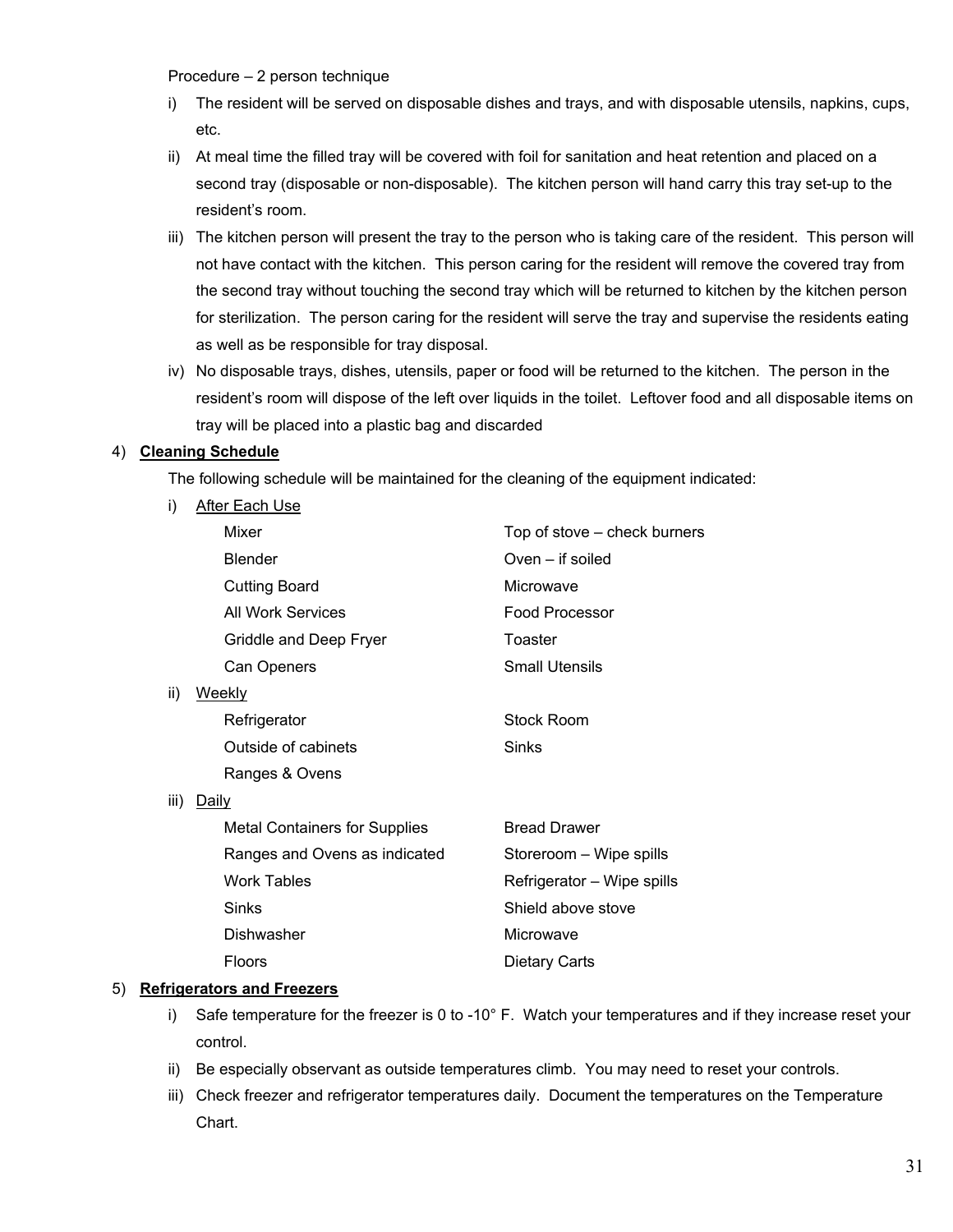- iv) Safe temperature for the refrigerator is 35 to 40° F. Reset controls to obtain this.
- v) Foods must be properly covered, labeled and dated when refrigerated. No "mystery foods". Try to use refrigerated (previously cooked) foods within 2 days.
- vi) "Leftovers" or foods prepared ahead may be frozen wrap, label and date. Use within 2 or 3 weeks. Potatoes, tomatoes, lettuce, and celery do not freeze well.

### 6) **Store Room**

- i) All non-food items should be covered, labeled properly, and stored away from food products.
- ii) Cleaning items should be stored in a separate area or room away from foods. All items must be properly labeled.
- iii) All foods must be stored "off the floor on shelves or pallets or dollies". No foods may be on the floor even if bagged or boxed. Cases of delivered foods may be stored uncrated as long as they rest on a pallet that is off the ground.
- iv) If at possible uncrate or uncase food outside the residence. If this is not practical watch for bugs that may travel in their cases.
- v) The store room should be well aired and dried and kept clean. Produce should not be stored in the store room with the exception of onions and potatoes.
- vi) Use FIFO (First In, First Out) system when removing items from the store room or freezer. This will ensure fresh food.
- vii) Check for unbroken packages, swollen cans or foods that do not look or smell normal. Do not accept and return.

### 7) **Care and Cleaning of Equipment Procedures**

- a) Can Opener Keep blade in good condition and sharp. Clean can opener and base after each use.
- b) Dishwashing Machine Follow the manufacturer's directions for the operation and care of the machine. Use the proper amount of detergent, scrape dishes, place in rack – racking one kind at a time. Clean the dish machine after each washing period. Do not permit soiled water to stand in the machine.
- c) Freezer Check daily to see that food is frozen solid. Wipe outside of the freezer daily
- d) Mixer Select proper beater for ingredients to be mixed. Select proper speed depending on ingredients. Do not put hands or utensils into bowl while the machine is in motion. Wash bowl and beater after using. Dry beaters and bowl thoroughly. Wipe outside of mixer with warm soapy water.
- e) Ovens Allow time to preheat ovens before using for baking. Load the ovens evenly. Allow space between pans, and between pans and oven walls. Stagger pans on racks for good circulation. Clean oven and oven door after use to remove any food that has spilled over before it burns on. Dry oven to prevent rusting.

### 8) **Cleaning Procedures**

- a) Dishwashing
	- i) Using sink #1 (right hand sink with disposal), scrape and rinse dishes so that the food goes into the running disposal or scrape dishes into trash can and then rinse. Stack scraped and rinsed dishes on the countertop to the right of the sink. Place dishes into dishwasher for cleaning and sanitation.
- b) Stovetop
	- i) Turn all burners off.
	- ii) Remove burners; soak in hot water with a detergent.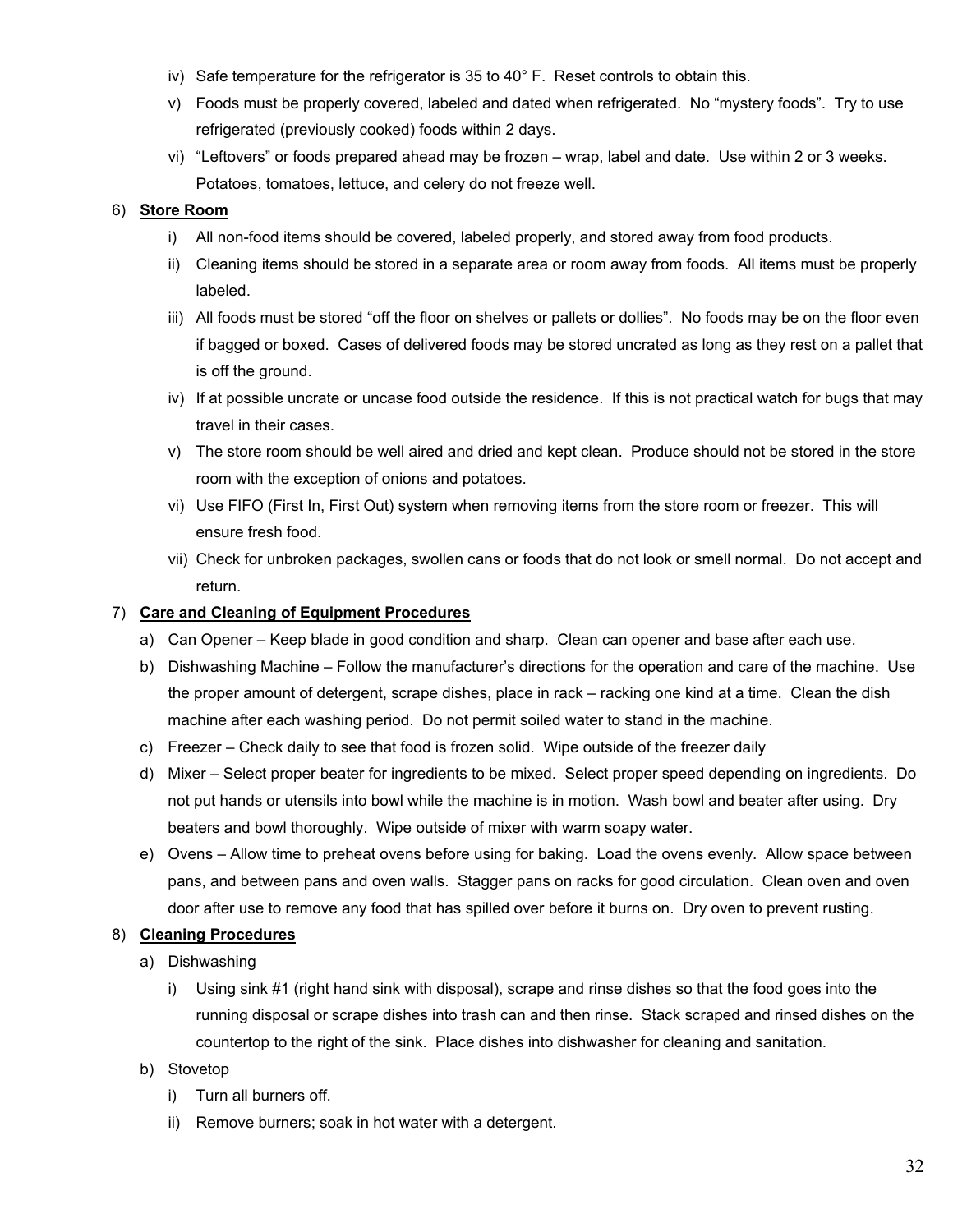- iii) Using hot soap and water, wash under the top shelf being careful to avoid wires.
- iv) Scrub all burners with SOS to remove remaining encrusted material, rinse and drip dry.
- v) Cover burners with new aluminum foil and return burners properly.
- vi) Wash top of stove and rinse with clear water and let dry.
- c) Oven
	- i) Ovens are self-cleaning.
- d) Freezer
	- i) Disconnect from wall.
	- ii) Have laundry baskets or large boxes and blankets ready. Remove all frozen food and place in basket or box. Cover with blanket.
	- iii) Check for ice accumulation. If ice has formed, place pans of hot, boiling water on shelves. Wipe up water as it melts.
	- iv) Fill a small bucket with hot soapy water. Add baking soda according to directions on the box.
	- v) Wash freezer inside and outside.
	- vi) Empty bucket. Refill with hot water and staphicide (2 Tblsp per 2 ½ gallon water). The inside of the freezer will be wiped with this solution.
	- vii) The freezer will be air dried, leaving the door open.
	- viii) While freezer is drying and empty, move freezer and clean floor under it and wall behind it. Wipe down back of freezer with soapy solution. If freezer has dust filter, remove this, wash and replace.
	- ix) Return food to freezer. Close door.
	- x) Replug machine.
- e) Refrigerator
	- i) Same method as freezer except it is cleaned weekly. Also do not move the refrigerator weekly.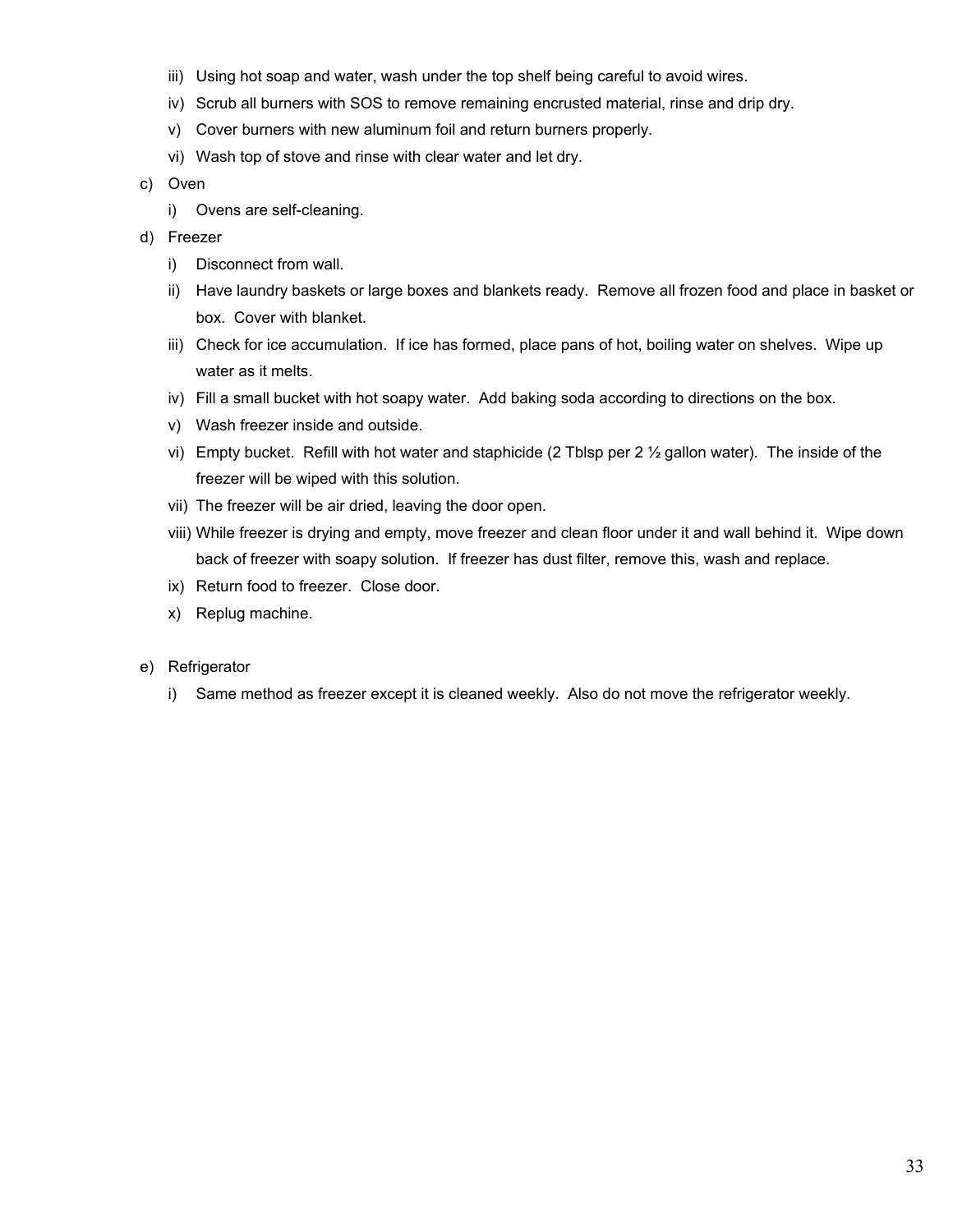## **SECTION 7.1: ADMINISTRATION OF DRUGS AND PHARMACEUTICALS**

- 1) Medication shall be provided to Shaffer Plaza through approved Pharmacy Services. Pharmacy policy and procedure manual is available in the nursing office.
- 2) Medications and treatments shall be administered by the nurse or delegated staff as per Medicaid and ODDD guidelines. Staff will administer medication and treatments by following skill checklist procedures provided by ODDD, as instructed by registered nurse. ODDD skill checklist guidelines and nursing procedure manual will be available in the nursing office.

## **SECTION 7.2: TRAINING AND DELEGATED NURSING**

The Jefferson County Board of Developmental Disabilities and Shaffer Plaza leadership team recognize the importance of training for direct care staff. Through proper and effective training it is believed the following objectives will be met:

- Improved care in areas as ADL's, promoting dignity, basic nutrition and hydration, using equipment like hoyer lifts safely and recognizing and reporting abuse and neglect.
- Injury reduction, better trained staff will reduce the likelihood of accidents and injuries.
- Increasing job satisfaction.
- Reducing staff turnover.
- Increasing staff knowledge with regulations and professional standards.
- Higher standard of resident care.
- 1) Shaffer Plaza is mandated to provide to all staff:
	- i) CPR and AED training every 2 years.
	- ii) Bloodborne pathogen training on a yearly basis.
	- iii) First Aid training every two years.
- 2) Delegated nursing training is provided by a trained registered nurse to full time staff with annual continuing education unit updates.

The Jefferson County Board of Developmental disabilities and Shaffer Plaza leadership team will offer an ample amount of trainings for direct care staff to attend on an annual basis. The Residential Manager and the Jefferson County Board of Developmental Disabilities Human Resource Coordinator will maintain records of direct care staff participation in trainings.

### **SECTION 7.3: UNIVERSAL PRECAUTIONS AND INFECTION CONTROL**

The concept of Universal Precautions presumes all body fluids to be potential carriers of infectious diseases and therefore blood and all body fluids are presumed contaminated. Handwashing is an important part of Universal Precautions and the number one (1) technique used in controlling transmission of infections.

Protective measures of personal hygiene are recommended as follows:

i) Keeping the body clean;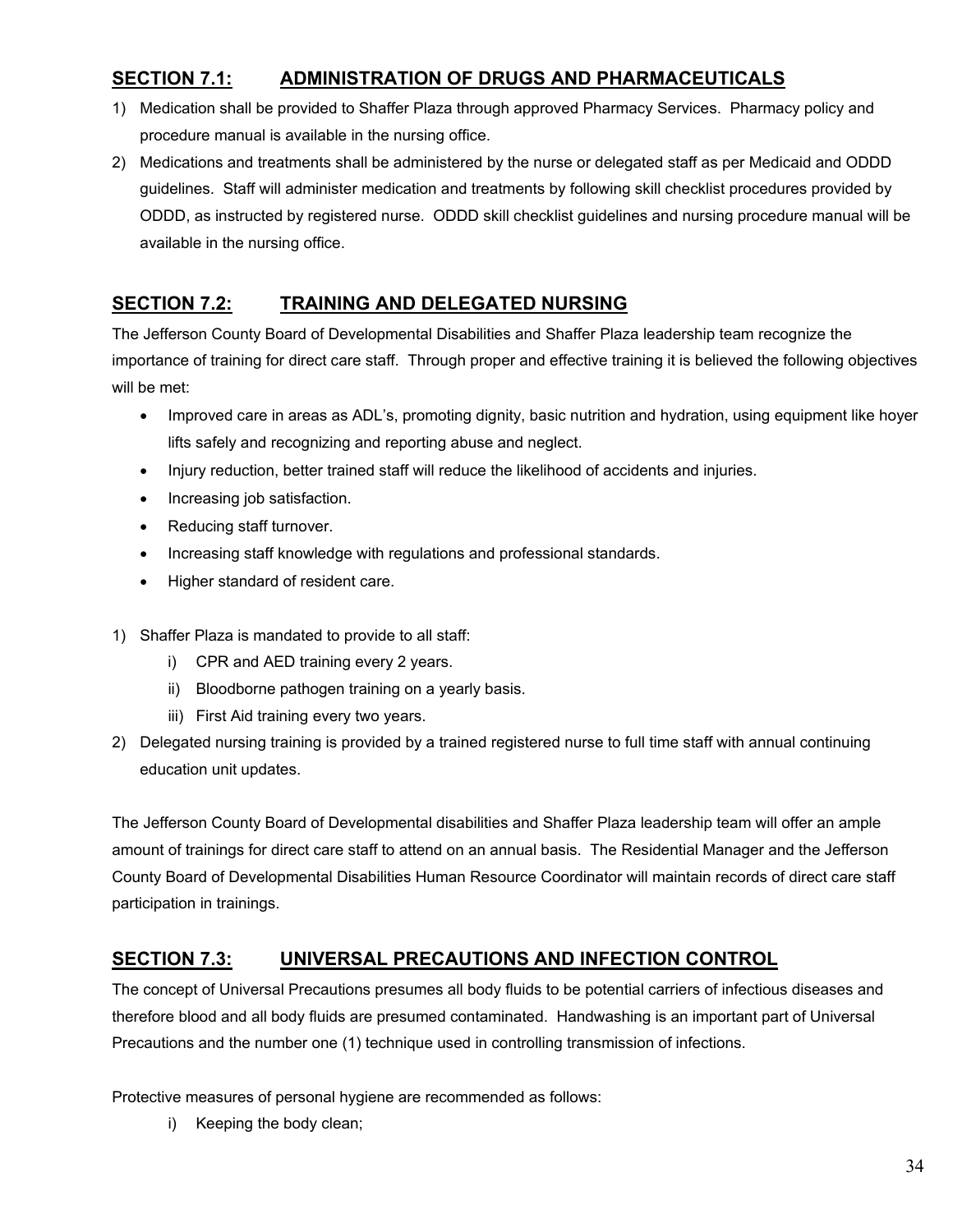- ii) Practice good handwashing
- iii) Don't share personal items such as drinking cups, eating utensils, combs, brushes, etc.
- iv) Avoid exposure to individuals with communicable diseases; and
- v) Covering mouth and nose when sneezing.

The Center for Disease Control (CDC) recommends that hands be washed in certain situations including:

- i) Before and after contact with an individual;
- ii) Before preparing medications;
- iii) After handling any contaminated equipment;
- iv) After contact with organic material; i.e. after toileting or assisting with toileting, after covering your mouth and nose when sneezing or coughing; and
- v) Before and after applying topical medications.

The CDC recommends the use of personal protective equipment such as gloves or other items as necessary when there is a possibility of coming into contact with blood or body fluids. Guidelines for using gloves are:

- i) Always wash hands before applying gloves and after disposing of them;
- ii) Change gloves before assisting a different individual;
- iii) Dispose of gloves following approved procedures; and
- iv) Beware of and follow your agency's general universal precautions policy.

Waterless handwashing products are available for use in alternative settings when using soap and water is not possible. Follow instructions with the specific product you are using. Refer to your agency's policy and procedure for other pertinent information.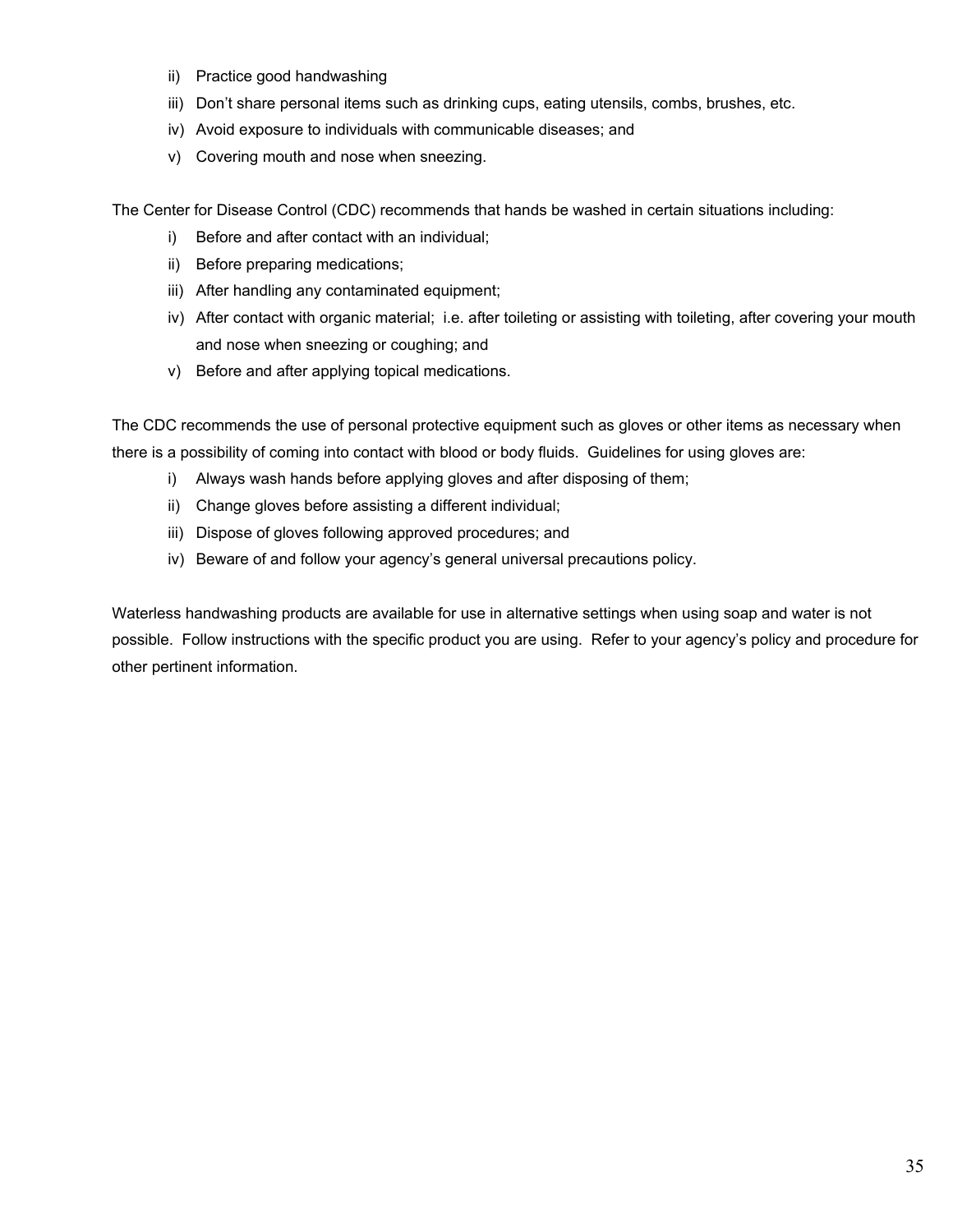# **SECTION 8.1: STAFF RETENTION**

The Jefferson County Board of Developmental Disabilities and Shaffer Plaza leadership team recognize the importance of improving staff retention. Increasing staff retention helps reduce or eliminate errors, increase production, improve services to the resident's, increase employee engagement and improve employee satisfaction.

The ICF Administrator will work with the Jefferson County Board of Developmental disabilities leadership team in enacting ways to improve employee retention in its organizational strategic plan. The Residential Manager will also work with the Jefferson County Board of Developmental Disabilities Human Resource Coordinator and Business Manager in tracking employee retention and turnover.